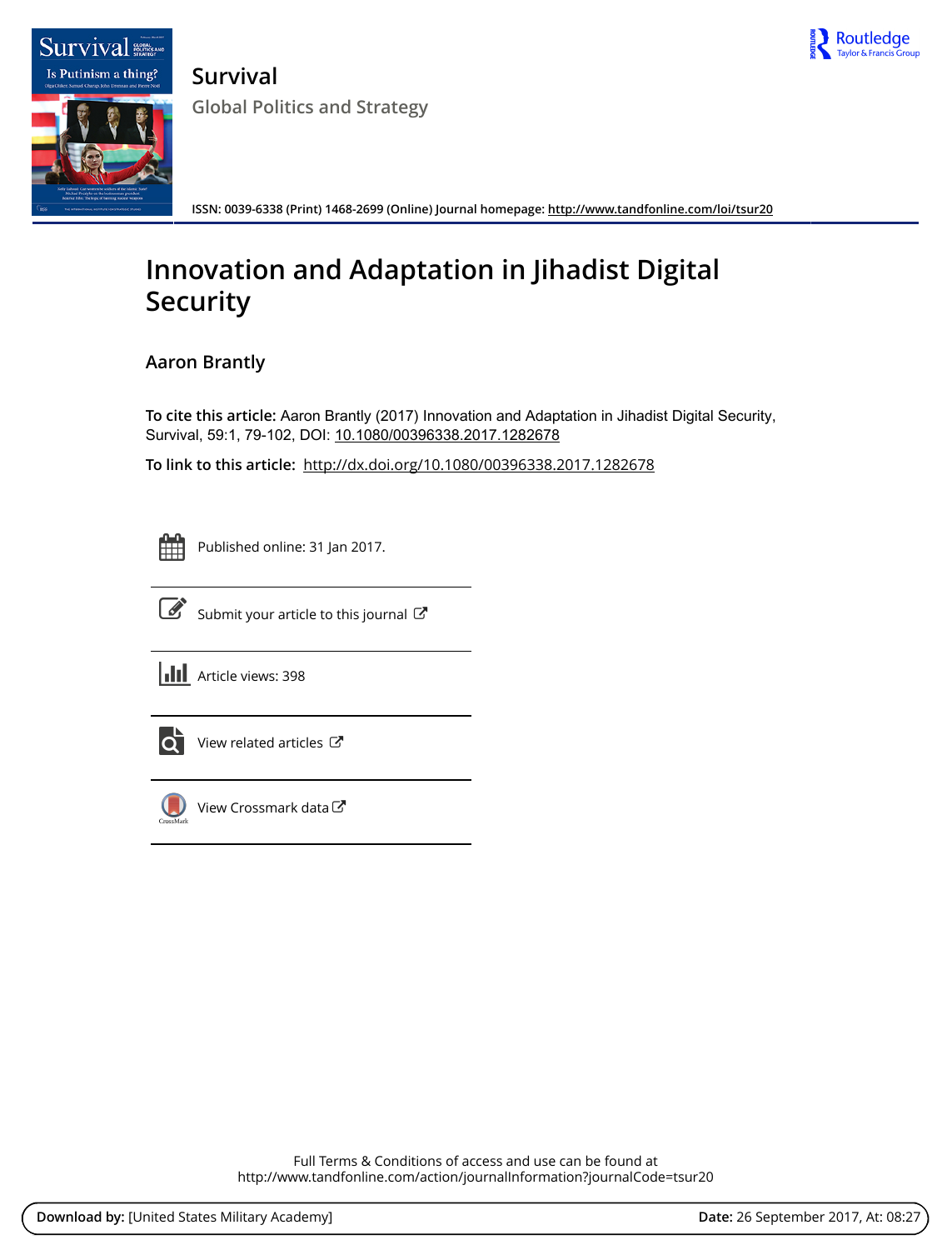# Innovation and Adaptation in Jihadist Digital Security

# **Aaron Brantly**

The importance of the internet to contemporary jihadists as a tool for recruitment, propaganda and operational planning is well established.1 Less thoroughly studied are the ways in which jihadists work to keep this activity secure from monitoring and disruption, and in particular the ways in which they innovate and adapt to changes in the technological environment.<sup>2</sup>

Online forums, training manuals, tweets, blogs, Facebook posts and other forms of communication point towards a jihadist community that is alert to changes in both the technology and the laws and policies of its adversaries. Supporters of the Islamic State, also known as ISIS or ISIL, and resurgent elements of al-Qaeda make use of increasingly decentralised online networks to learn and spread technical knowledge. These communities operate outside of the groups' zones of physical control, exploit emerging technologies and develop novel technical solutions when their communications and organisational infrastructure is challenged. This cycle of innovation and adaptation, informed by community learning and external information sources, is a challenge to intelligence and law-enforcement efforts to stop potential terrorist attacks.

It should not come as a surprise that terrorist groups are able to learn, innovate and adapt. Groups under sustained external threat from various foreign and domestic actors are forced to face the realities of the world in which they

**Aaron Brantly** is Assistant Professor of International Relations and Cyber in the Department of Social Sciences, Cyber Policy Fellow at the Army Cyber Institute, and Cyber Fellow at the Combating Terrorism Center, West Point. The views expressed are those of the author and do not reflect the official policy or position of West Point, the Department of the Army, the Department of Defense or the US government.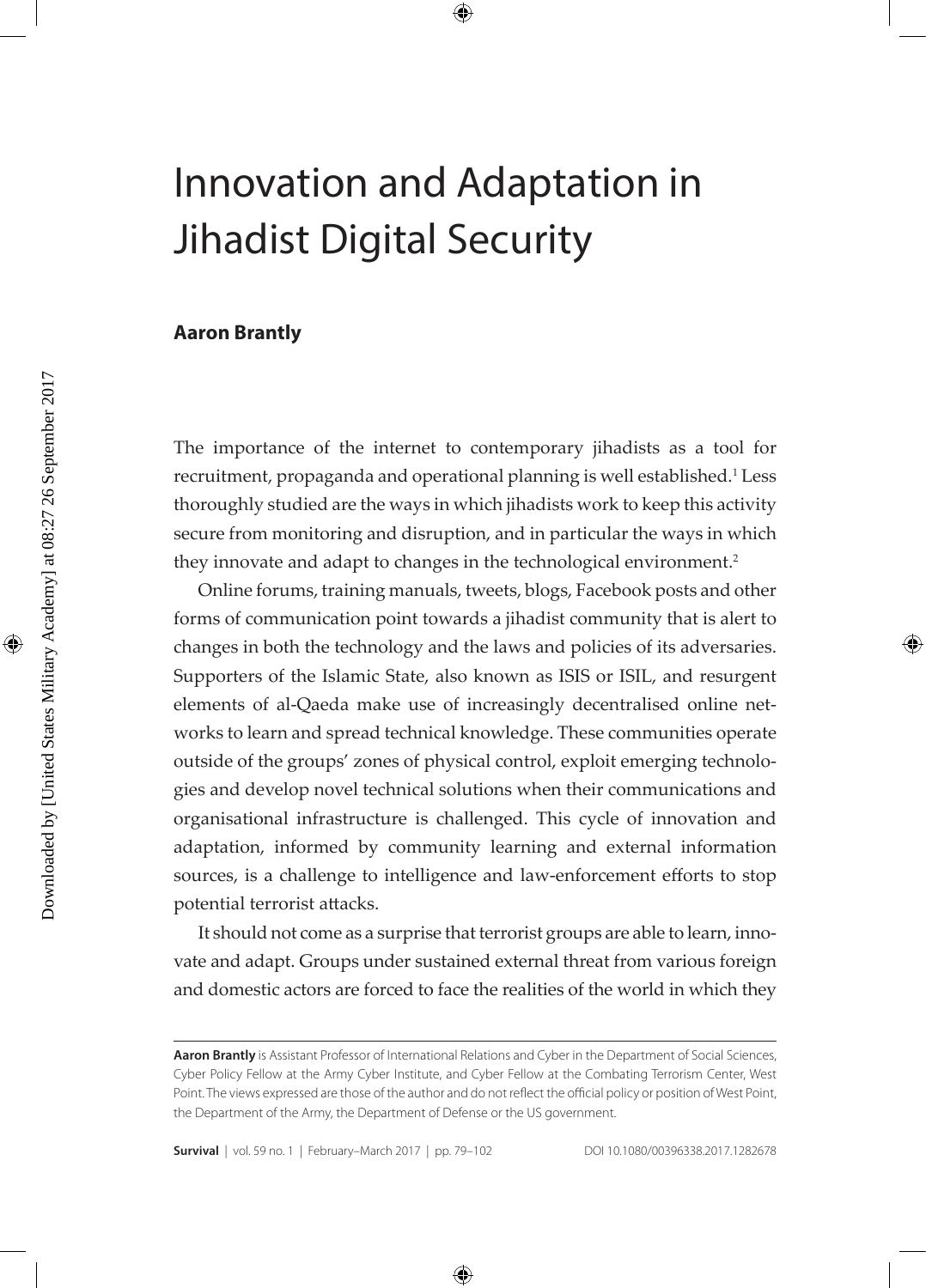exist. Intelligence and law-enforcement agencies are trying to prevent terrorist attacks; terrorist organisations are trying to avoid being caught.

Organisations such as ISIS and al-Qaeda develop the organisational capacity to enhance their operational security (OPSEC) by learning from experience. This includes both their own experience and that of groups facing similar constraints, from criminals such as the Russian Business Network (RBN) to hacker groups such as Anonymous, and human-rights activists trying to foster women's rights, free press and democracy in the face of oppressive governments. In the latter case, terrorists are often evading exactly the same governments' attempts to capture them and prevent their attacks. And states' efforts to censor, surveil and arrest their citizens in an effort to stifle internal dissent have induced more liberal governments to fund low-cost technologies that circumvent surveillance.<sup>3</sup> In turn, the causal link between civil-society repression and terrorist use of encryption and obfuscation technologies is remarkably straightforward.

Terrorist organisations are attuned to changes in the digital environment. As states increase the pressure, these groups must either adapt or, in all likelihood, they will perish. This applies equally to all actors that experience significant state pressure. Non-jihadist actors also use tools and technologies designed for benign purposes for illegal ends. As recently as summer 2016, for example, the FBI was in the process of prosecuting more than 100 individuals engaged in the trafficking of child pornography through the dark web.<sup>4</sup>

Terrorist groups must contend with multiple types of surveillance,<sup>5</sup> comprising various forms of signals, imagery, human and cyber intelligence.<sup>6</sup> Surveillance and censorship are pitted against a wide array of actors and generate a wide range of responses. Some states engage in carte-blanche surveillance; others help provide the means to circumvent it. The surveillance actions of one state and the remediation efforts of another are intrinsically linked. Moreover, the linkage is not only state-to-state, but also state-tocorporate, state-to-NGO (non-governmental organisation), and so on down the chain of capable actors. What results is a technological race in terms of both capability development and capability mitigation.<sup>7</sup>

As information about states' capabilities to surveil and censor has become public, jihadists have moved towards robust, decentralised approaches to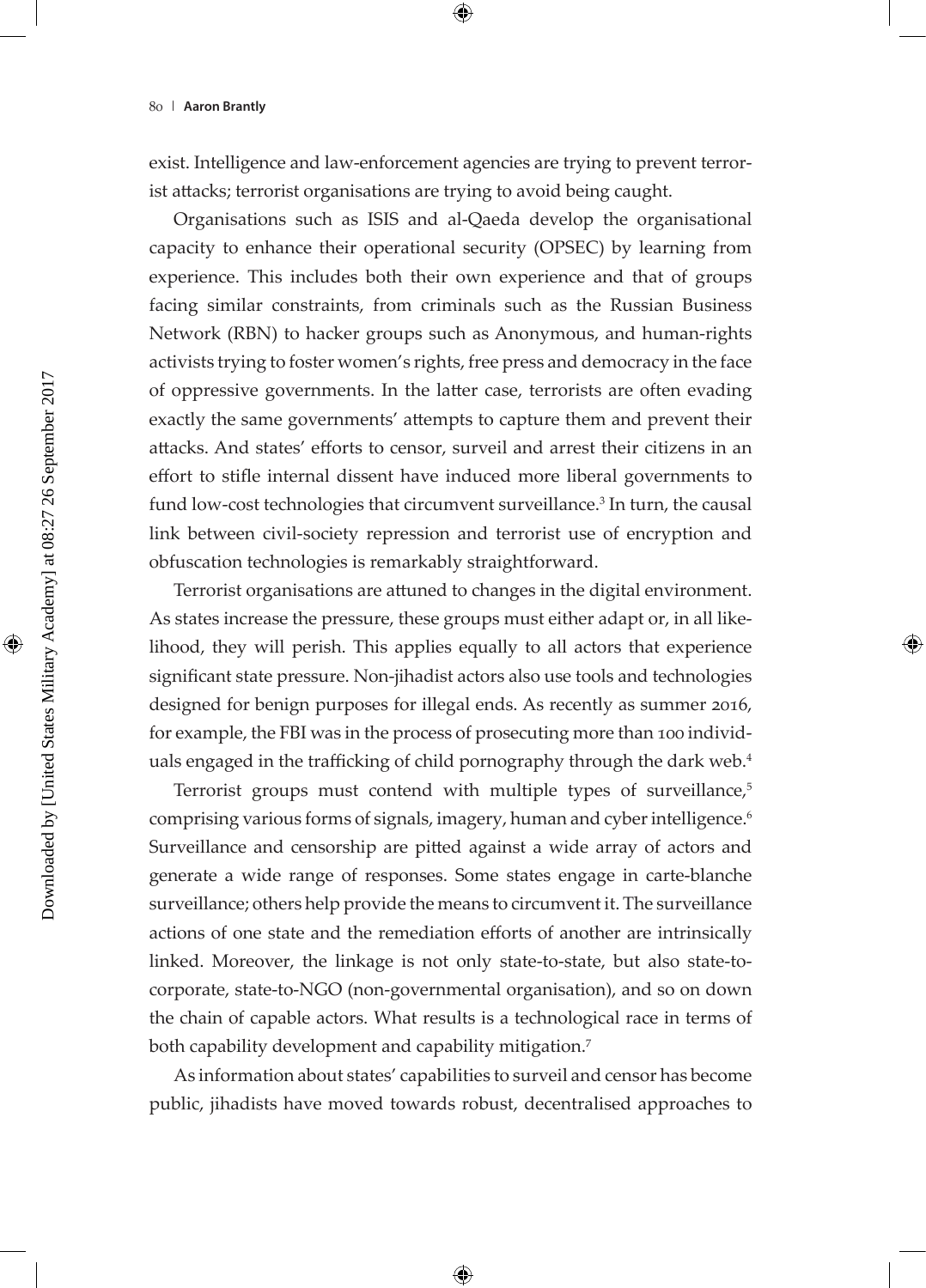learning and practising digital OPSEC. And as the life cycle of open-source and freeware products facilitating digital security evolves, the task of monitoring and disrupting jihadist organisations will become increasingly difficult, particularly at the core of the networks of concern.

# **Online contests**

ISIS has developed a sophisticated and wide-ranging recruitment operation via social media, building on earlier efforts by al-Qaeda.<sup>8</sup> The West Point researcher Dan Milton and others have attributed the success of the Islamic State's overall media operations to a long process of trial and error, marked by the possession of largely uncontested territory in which the jihadist groups had time and space to hone their messaging.<sup>9</sup> Just as the quality of media has improved over that period, so too has the Islamic State's technological acumen. Unlike the geographical space provided for the development of media operations, however, the internet remains largely contested. This means ISIS has had to develop novel strategies for engagement that extend beyond the traditional website-development models found in previous iterations of al-Qaeda and its affiliates.<sup>10</sup>

The linking of various online platforms on which potential recruits are attracted casts a broad net that is largely immune to the destruction of any given node. Network theory suggests that the structure used by jihadists, often referred to as a distributed network, is remarkably robust and resilient.11 Literature on the evolution of terrorist behaviour also highlights the draw of the internet specifically because of its embedded resilience.12 By using common words, hashtags, usernames and graphics, ISIS and al-Qaeda supporters are able to avoid losing individuals when any given account or website is suspended or shut down.

Current efforts to combat innovative propaganda by the Islamic State are underwhelming. The US Department of State established in December 2013 a countering-violent-extremism presence on social media, titled 'Think Again Turn Away', which had 11,000 followers on Facebook and 23,000 on Twitter as of September 2015. It was unable to compete with either the emotion or the volume of ISIS propaganda. State's Twitter account had posted or retweeted more than 8,390 tweets by September 2015. By comparison, a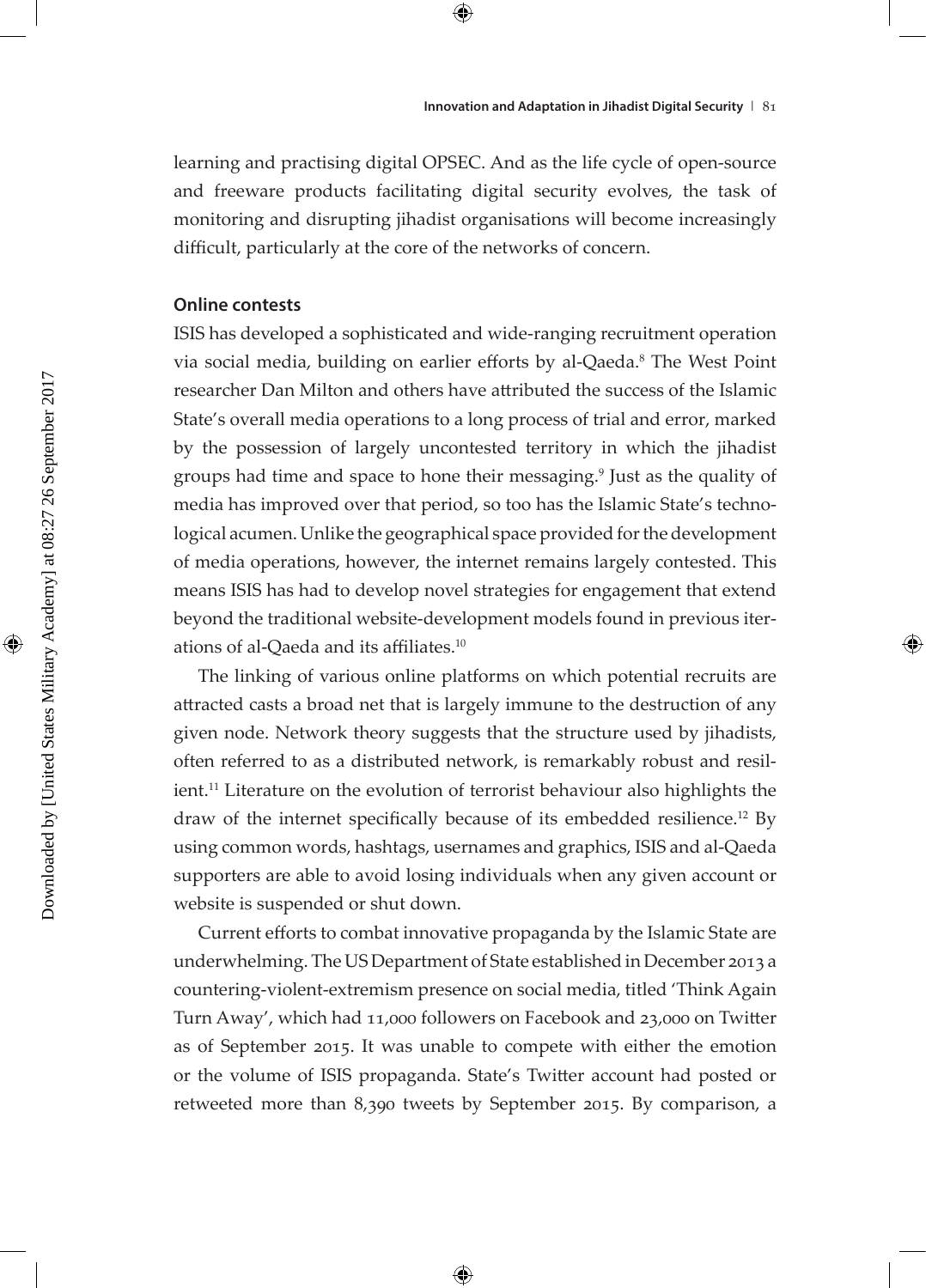single account from the media wing of ISIS posted or was retweeted more than 42,000 times in the same period, despite being shut down by Twitter halfway through the time frame.<sup>13</sup> (This is a limited and relatively gentle assessment of State's effort – others have been blunter.14) Gabriel Weimann, the author of numerous works on terrorism in cyberspace, and others have helpfully illustrated the volume of messaging and propaganda that leads individuals from learning about religious life to eventual radicalisation. The now-suspended Twitter account @reyadiraq, for example, belonging to an ISIS supporter with a prolific posting record, accumulated more than 90,000 followers.15 Thousands more accounts tweet, hashtag, retweet and follow jihadist movements, radical clerics and other jihadist groups.

Yet jihadists' fluency in digital media is not all bad news for counterterrorism efforts. As potential recruits make the journey from curious beginner to trusted member, they must demonstrate increasingly sophisticated means of safeguarding not only their own security, but also that of the network they wish to join.<sup>16</sup> Recruits who fail to protect their digital security are less likely to make it to the fight in the first place.

The social-media presence and online behaviour of potential recruits is being scrutinised by law enforcement, intelligence agencies, communities, parents, teachers and friends.<sup>17</sup> Many of those radicalised leave breadcrumbs in plain sight. Zachary Chesser, for example, a 21-year-old Virginia man who had made plans to travel to join al-Shabaab in Somalia, practised little digital OPSEC in posting increasingly extreme content to his personal blog, YouTube, Twitter and Facebook accounts, eventually making threats against the writers of *South Park*. 18 Chesser's sloppiness earned him a 25-year sentence for posting radical messages online and attempting to provide material support to a terrorist organisation.<sup>19</sup>

Personal conversations among participants in the online jihadist movement are conducted under conditions in which each participant is explicitly instructed not to make physical contact with fellow participants outside of zones of control in which the identity of both participants is assured.<sup>20</sup> It is fine to meet up online and share values and ideas, but not to release personal information that might identify one's location or other key attributes that might incur unnecessary risks. Simply put, cyberspace is a good place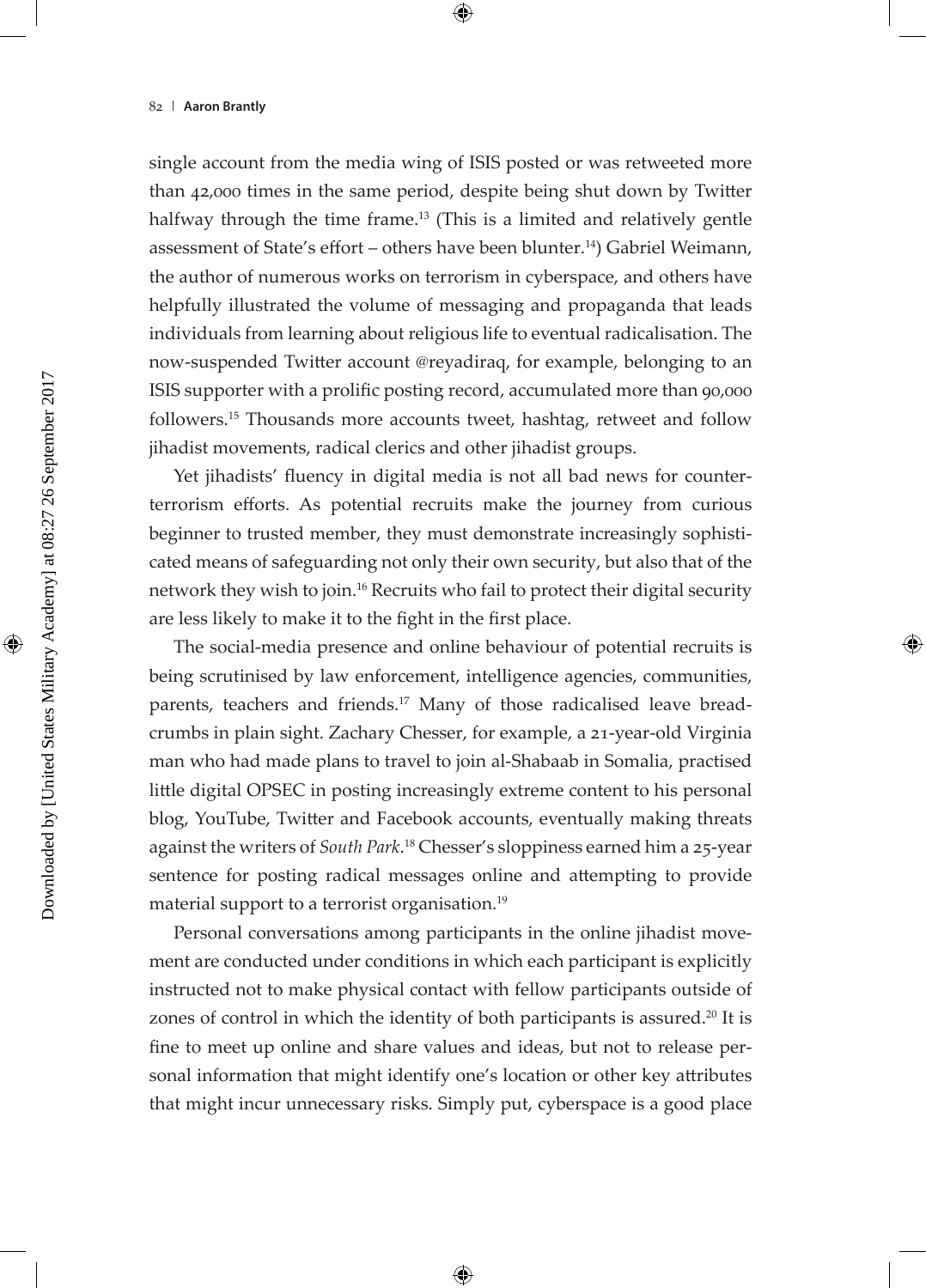to learn about Islam and jihad, but not to make personal connections when planning to travel from a third-party country to a conflict zone or when seeking material support for an attack at home. To build true interpersonal connections and to become more than a member of a virtual network, it is necessary to physically locate oneself within that network or become a trusted member through other means.

Most jihadist forums or social-media communications contain cautionary posts advising against trusting relationships. Moreover, they advise the consumers (of information) and participants in forums and online social media to take all necessary precautions through the use of good digital OPSEC. Over the longer term, doing so requires innovation and adaptation.

#### **Studying jihadi OPSEC**

To analyse that process, the author, with assistance from Muhammad al-'Ubaydi at the Combating Terrorism Center at West Point, examined a variety of open-source data comprising hundreds of forum conversations over 18 months from October 2014 to April 2016, in which jihadists and potential jihadists examined, discussed and asked for assistance in establishing robust digital OPSEC. We used forums such as al-Minbar al-I'lami al-Jihadi, an open network that does not require registration unless posting content or engaging in personal communications via the platform, and Shumukh al-Islam and al-Fida, password-protected networks with restricted user access. These networks, it should be noted, suffer from their own cyber-security issues. Reports surfaced in autumn 2015 of vigilante hackers, including @th3j35t3r (the most prominent such individual), hacking multiple ISIS websites and blogs.<sup>21</sup>

We also made use of ForSight by Crimson Hexagon, a big-data analytics platform developed by Harvard University's Institute for Quantitative Social Science, to search public Facebook and Twitter posts, YouTube comments, Tumblr, Google Plus, and many blogs, news sites, reader comments and forums to search for references to various types of training related to digital OPSEC. This amounted to approximately seven years of historical data. In addition, we analysed the content of al-Qaeda's *Inspire* magazine, volumes 1–14, as well as ISIS's *Dabiq* and *Kybernetiq* for tips (both implicit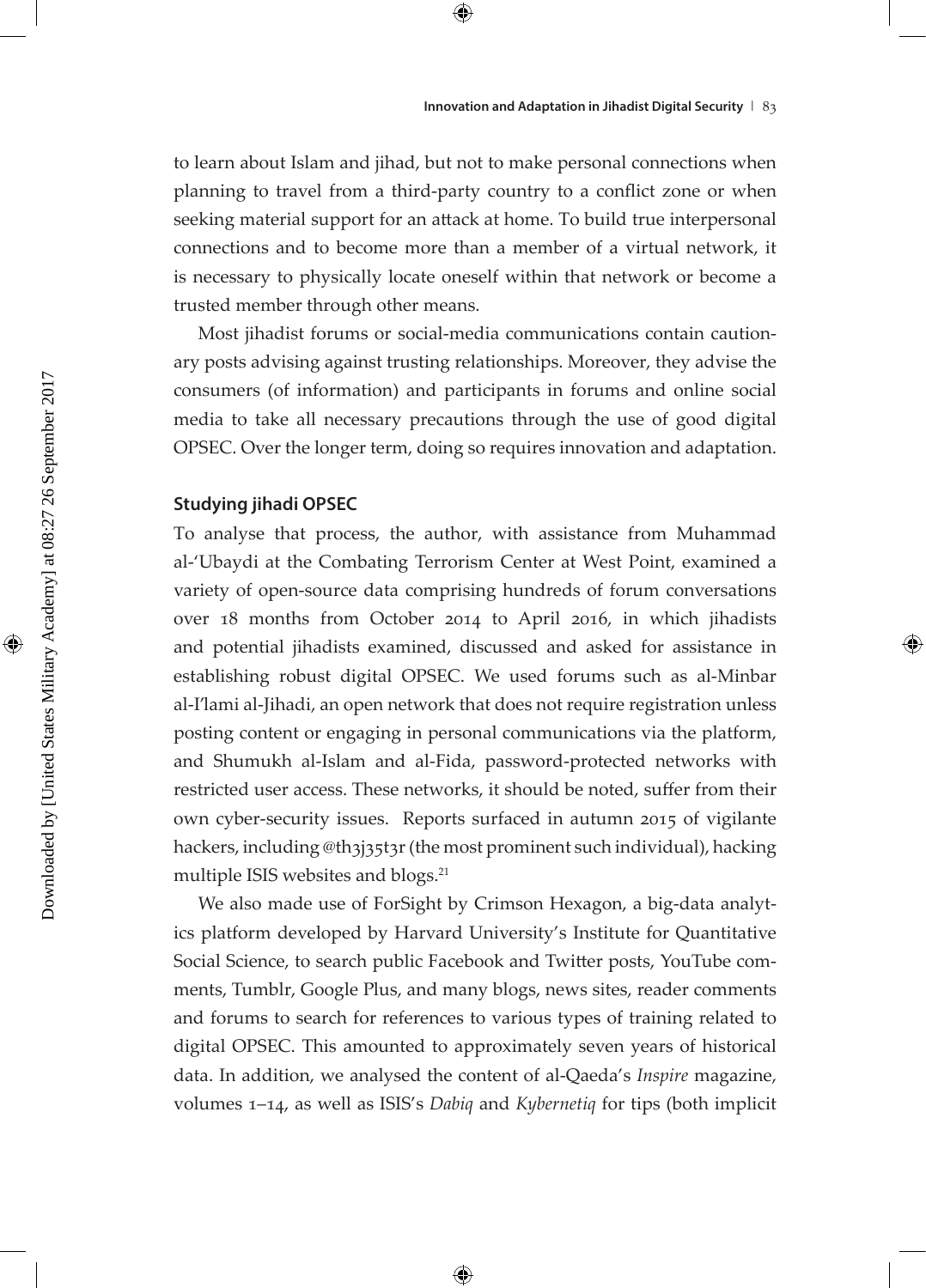and explicit) on maintaining good digital OPSEC. The resultant data pool, while not comprehensive, is representative of the jihadist state of the art. Through consistent monitoring, we generated a sample of dozens of conversations from these forums on issues related to digital OPSEC, and hundreds of thousands of tweets, posts, blogs, articles, JustPaste.it and Dump.to documents,<sup>22</sup> videos and more.<sup>23</sup> I have made available online several hundred pages of original source materials (excluding those containing personally identifiable information of US and foreign nationals, or other sensitive information). These materials were generated by printing these websites to PDF files without alteration.

We found a capability and skill gap, and indications that these and other conversations are occurring with regularity in response to classified documents illegally obtained by Edward Snowden and disseminated by various outlets,<sup>24</sup> rumours, news stories and what tend to be misconceptions about how the internet functions, plus the outright co-option of materials designed for other audiences. Information leaks, vulnerability releases of known bugs or back doors within software and communications platforms, and acknowledgements and hearsay play a role in the changing digital OPSEC environment for terrorists and their supporters.<sup>25</sup>

So, too, do the approaches taken by those who run online platforms used by jihadists. On 9 April 2015, the *New York Times* reported that Twitter had suspended more than 10,000 ISIS-linked accounts in a single day.<sup>26</sup> Based on a cursory sample of both active and suspended accounts within our own and others' data, however, we are confident this is a drop in the ocean of ISIS and other terrorist-related Twitter accounts. Moreover, once a particular account is taken offline, its owner and followers can use multiple methods to quickly reconstruct the account. To do this, they use a combination of fake telephone numbers and email addresses, other online platforms such as Telegram and Signal, and iterative usernames and relevant hashtags to re-establish followers within a given network.<sup>27</sup> The ISIS developer community has also generated automated Twitter-regeneration programs with the ability to reconstruct suspended accounts with minimal effort. Jihadists are adept at disseminating information on how to spoof phone numbers and email addresses to reinstate or closely approximate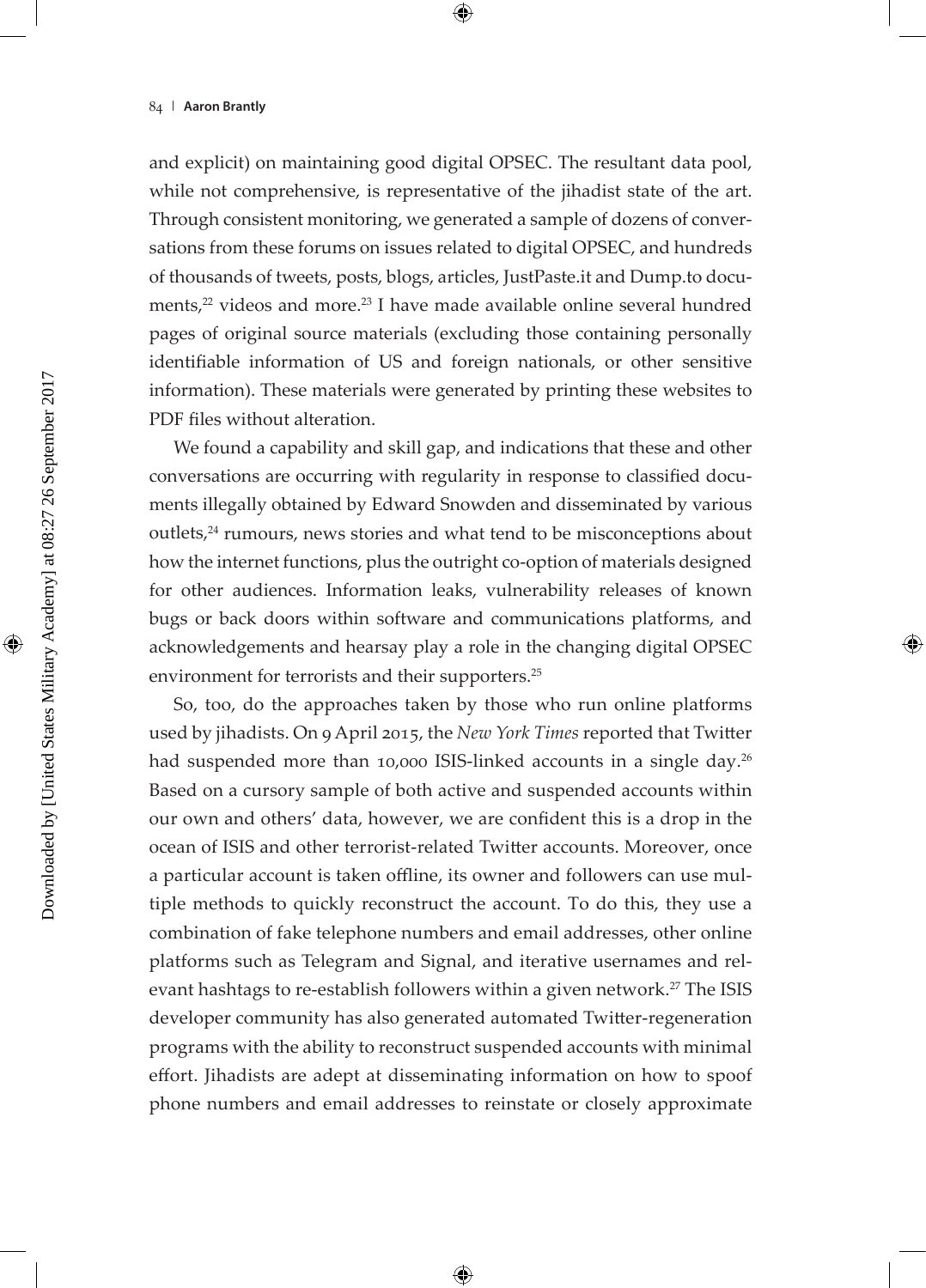their original account and follower base, both manually and using homegrown developer solutions such as an Android application, 'Twitterbk', replete with ISIS branding.

There are strong indications that many of these individuals are using anonymous communications networks including Tor, I2P and other services to hide their point of origin.28 By examining geographically identifiable tweets within our population, we found that, of those with identifiable locations, nearly 48% came from two cities that are not known to be radical jihadist hotbeds, Minsk (25.87%) and Belgrade (21.32%). What both these cities do have in common are Tor exit nodes. While largely anecdotal, observational data provide reasonable evidence to suggest that highly influential Twitter users engaged in propaganda are taking precautions with their digital security.

The users of these accounts are conscious of the fact that they are violating both the terms of service of Twitter and potentially the laws of multiple nations. This awareness is evident in forum posts. For example, in a Shumukh thread debating the virtues of Twitter direct messages versus Shumukh private messages, and the use of Tor, Ala al-Ahad (user number 12726) warns that sending private messages via Shumukh is safer. He notes that both Twitter and Shumukh are under surveillance, but concludes: 'Shumukh is more prepared for hacking, and knows how to deal with the "NSA". Shumukh knows who is watching it, fears being hacked, and tries its best to protect its servers.'<sup>29</sup>

# **Teaching and learning**

Most of the tools and techniques needed to maintain digital security are not widely known to the average user. To become more secure requires a reasonable amount of training. Intelligence agencies now have established organisations whose sole job is to provide training and tools to hide intelligence officers and the spies they run, $30$  a resource that jihadists cannot match. Instead, they turn to a collection of resources online which amount to the equivalent of a digital OPSEC help desk.

The @Software\_ENG Telegram account, for example, operating under the name 'Tiqani al-Dawlah al-Islamiyyah' or 'Islamic State Tech', has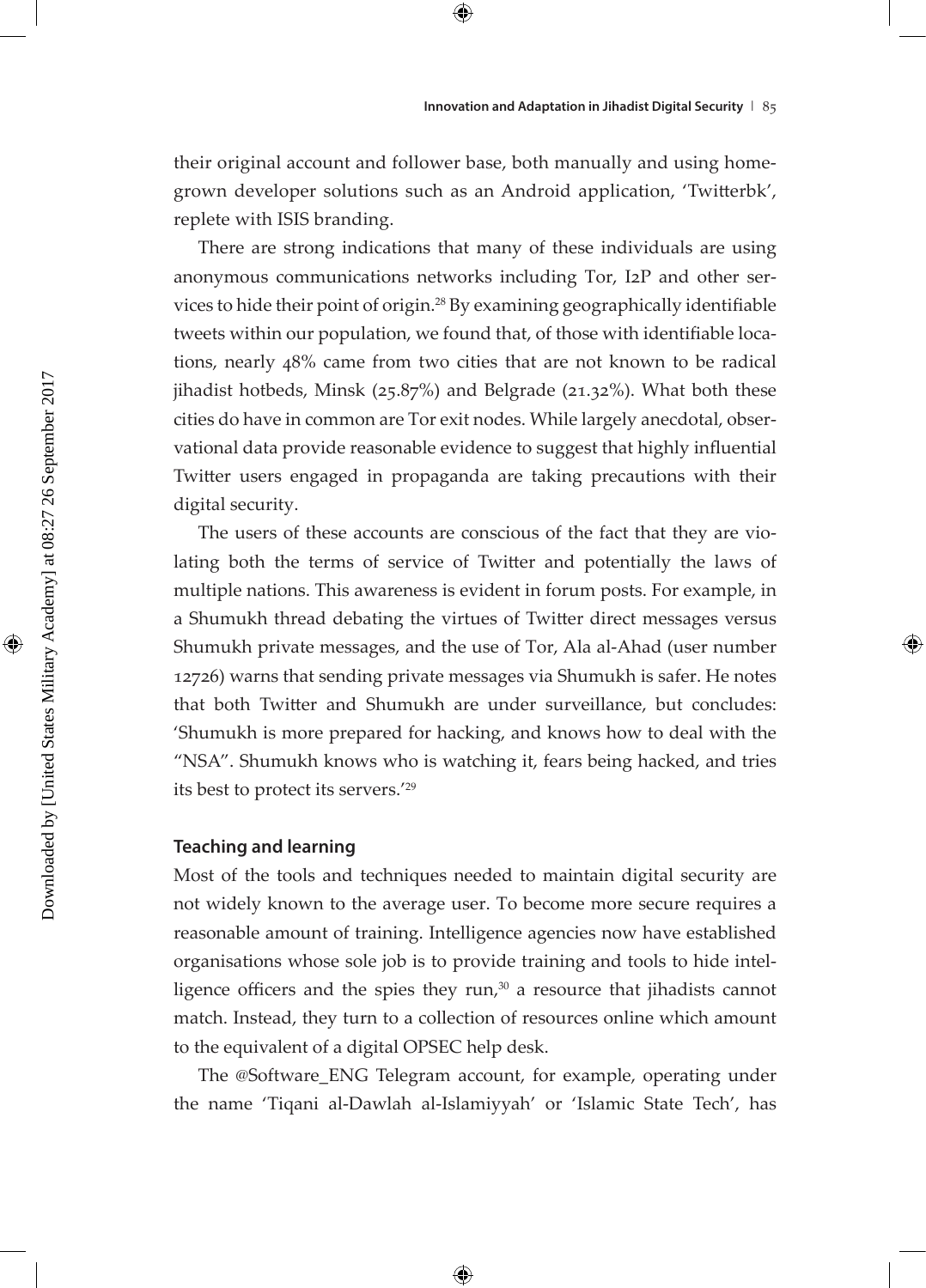posted hundreds of pages of training materials to forums and websites. Some are co-opted directly from other organisations, and some are original. Each training document starts with an affirmation of God and the fight against non-believers, and many of the documents include watermarks of the Islamic State Tech logo. Many of the training documents are interrelated, and link to other manuals. The combined volume of documents across the forums is immense, covering hundreds of topics and case studies.

Not surprisingly, many of the questions on cyber security posed by jihadists are mundane; the answers could be easily found by examining the headlines of major news outlets or NGOs dedicated to providing information on privacy and security online. Despite multiple other avenues of information, questions pertaining to the security of popular platforms such as Skype, Google, Gmail, WhatsApp and others are being posted to jihadist forums. In response to a question by Allahumma 'Ighfirli on the Minbar forum on how to use Skype through Tor, for example, Mula'ib al-Assina responded: 'Skype is insecure, and Americans are recording every single call since 2008.' Abbas al-Qatari specifically indicates that Skype cannot be used through Tor, as the platform itself is inherently unencrypted. Such discussions shift individuals away from insecure means of communication to more secure alternatives, spreading the word about problems with well-known platforms and their monitoring by nation-states, and directing posters to Telegram channels that provide daily updates on OPSEC.

The questions and posts in both the forums and on Telegram are not exclusively high-level technical discussions. Often, conversations revolve around mundane application usage for maintaining contact with family members and loved ones. Yet technically simple questions constitute only the tip of a very large iceberg of questions associated with digital security, and indicate that even the most inexperienced users are beginning to recognise the fundamental constraints associated with using digital tools to communicate for jihad. Most questions indicate a mid-level understanding of digital OPSEC often only achieved through consistent study or training. The training documents, however, illustrate a broad understanding of the difference between technical understanding and implementation, and are often step-by-step guides with easy-to-follow directions.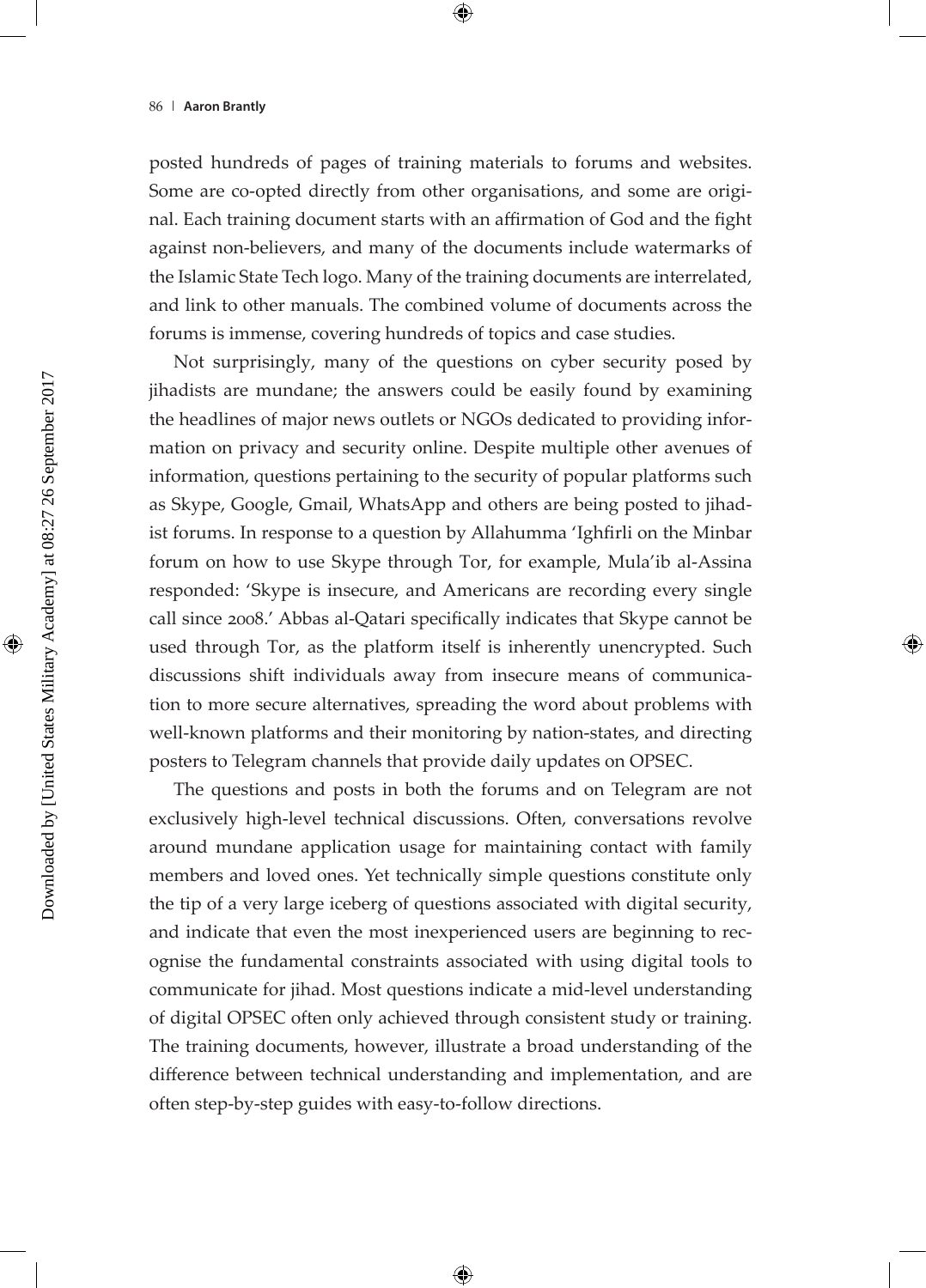#### **Choosing tools**

Jihadist OPSEC discussions cover a variety of tools designed in some way to reduce the digital breadcrumbs left by individuals online, such as Tor, Tails, DuckDuckGo, StartPage, PhotoMe Beta, ExifTool, MetaNull, Jitsi, JustPaste.it, Silent Circle, Telegram and others. These same tools are often accompanied by well-written Arabic, English and other multilingual training documents explaining their implementation and use, written by jihadists or co-opted from other organisations. There are numerous discussions on how to take advantage of more popular platforms such as Twitter and Facebook for propaganda and communication purposes, by bypassing security mechanisms such as the requirement for registered emails and phone numbers.

Proper implementation of secure tools, used in combination, enhances the probability of remaining anonymous online (though even minor lapses in OPSEC can provide valuable information to state intelligence agencies; as the American cryptographer Bruce Schneier has highlighted, the power of big data in the hands of a determined state can break apart attempts at digital security).<sup>31</sup> Nevertheless, these tools make the use of state-based intelligence and law-enforcement systems more difficult.

Table 1 provides a list of some of the tools identified or discussed in forums or online. The list is by no means exhaustive, but does provide the reader with a sense of the scale and scope of the conversation currently occurring on the topic of digital OPSEC. It presents a sample drawn from hundreds of forum conversations and linked training documents. The security of each tool is not independently verified by known technical experts before being recommended within the jihadist cyber community. On the whole, however, the movement is towards enhanced OPSEC with a recognition of the online threat environment. Some notable categories of tools are discussed below.

#### *Browsing*

Tools such as Tor and Tails facilitate anonymous browsing behaviour. In addition, Tails can alter the MAC address of a system.<sup>32</sup> Tor, originally a project of the United States Naval Research Laboratory, is a network of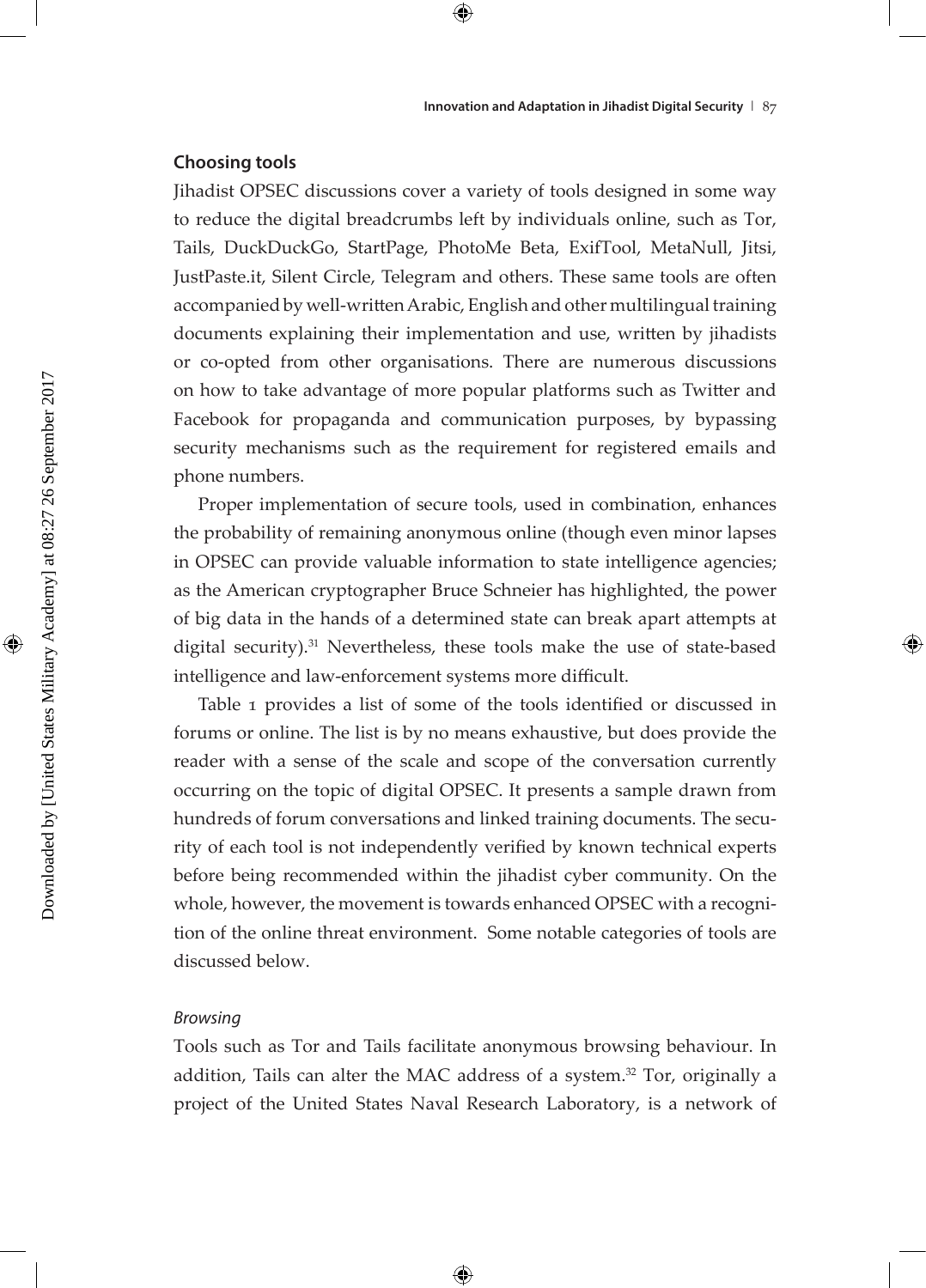| <b>Tool Name</b>         | <b>Sentiment Towards Tool</b> | <b>Tool Name</b>       | <b>Sentiment Towards Tool</b> |
|--------------------------|-------------------------------|------------------------|-------------------------------|
| Encryption               |                               | <b>General Web</b>     |                               |
| Tor                      | Positive                      | JustPaste.it           | Positive                      |
| <b>Avast SecureLine</b>  | Positive                      | Facebook               | Positive                      |
| F-Secure                 | Positive                      | Twitter                | Positive                      |
| <b>Onion Browser</b>     | Positive                      | Instagram              | Positive                      |
| Hola VPN                 | Negative                      | Java                   | Negative                      |
| <b>Hotspot Shield</b>    | Negative                      | Archive.org            | Negative                      |
| <b>TorGuard</b>          | Positive                      | Stashbox               | Positive                      |
| <b>UltraVPN</b>          | Negative                      | Rapidlash              | Negative                      |
| Orweb                    | Positive                      | Adblock                | Positive                      |
| <b>AES Crypt</b>         | Positive                      | <b>Disconnect</b>      | Positive                      |
| <b>Tails</b>             | Positive                      | Self-Destructing       | Positive                      |
| obfs2                    | <b>NA</b>                     | Yahoo                  | Negative                      |
| obfs3                    | <b>NA</b>                     | Bing                   | Negative                      |
| ScrambleSuit             | <b>NA</b>                     | Google Search          | Negative                      |
| CyberGhost               | Positive                      | <b>DuckDuckGo</b>      | Positive                      |
| TrueCrypt                | Positive                      | Ixquick                | Positive                      |
| CcLeaner                 | Positive                      | StartPage              | Positive                      |
| VeraCrypt                | Positive                      | Earth Moon Earth       | <b>NA</b>                     |
| <b>Windows BitLocker</b> | Positive                      | Google Earth           | Negative                      |
| Hardskat                 | Positive                      | <b>Global Mapper</b>   | Positive                      |
| Cryptocat                | Positive                      | VPNbrowser.org         | Positive                      |
| Surespot                 | Positive                      | <b>Google Photos</b>   | Negative                      |
|                          |                               | Viber                  | Positive                      |
|                          |                               | YouTube                | Positive                      |
|                          |                               | <b>WOT</b>             | Positive                      |
|                          |                               | UniversalMapDownloader | Positive                      |

Table 1: **Software Tools Discussed by Individuals with Identifiable Jihadist Sympathies**

computers that routes traffic anonymously through a volunteer network consisting of thousands of encrypted relays. The network also contains hidden web servers and other services within a '.onion' domain – known as the dark web – that are only accessible within the anonymous and encrypted network. (The extent to which these hidden services are being used by jihadists, however, appears limited.<sup>33</sup>)

Many media reports on documents leaked by Edward Snowden indicate that the NSA attempted unsuccessfully to penetrate the Tor network.34 However, new evidence from the British Government Communications Headquarters (GCHQ) indicates that the security of Tor is being significantly challenged.35 Jihadist trainings and online conversations are replete with references to Tor.<sup>36</sup> Discussions on Twitter and other services include comparisons of Tor's protection of online behaviour in comparison to virtual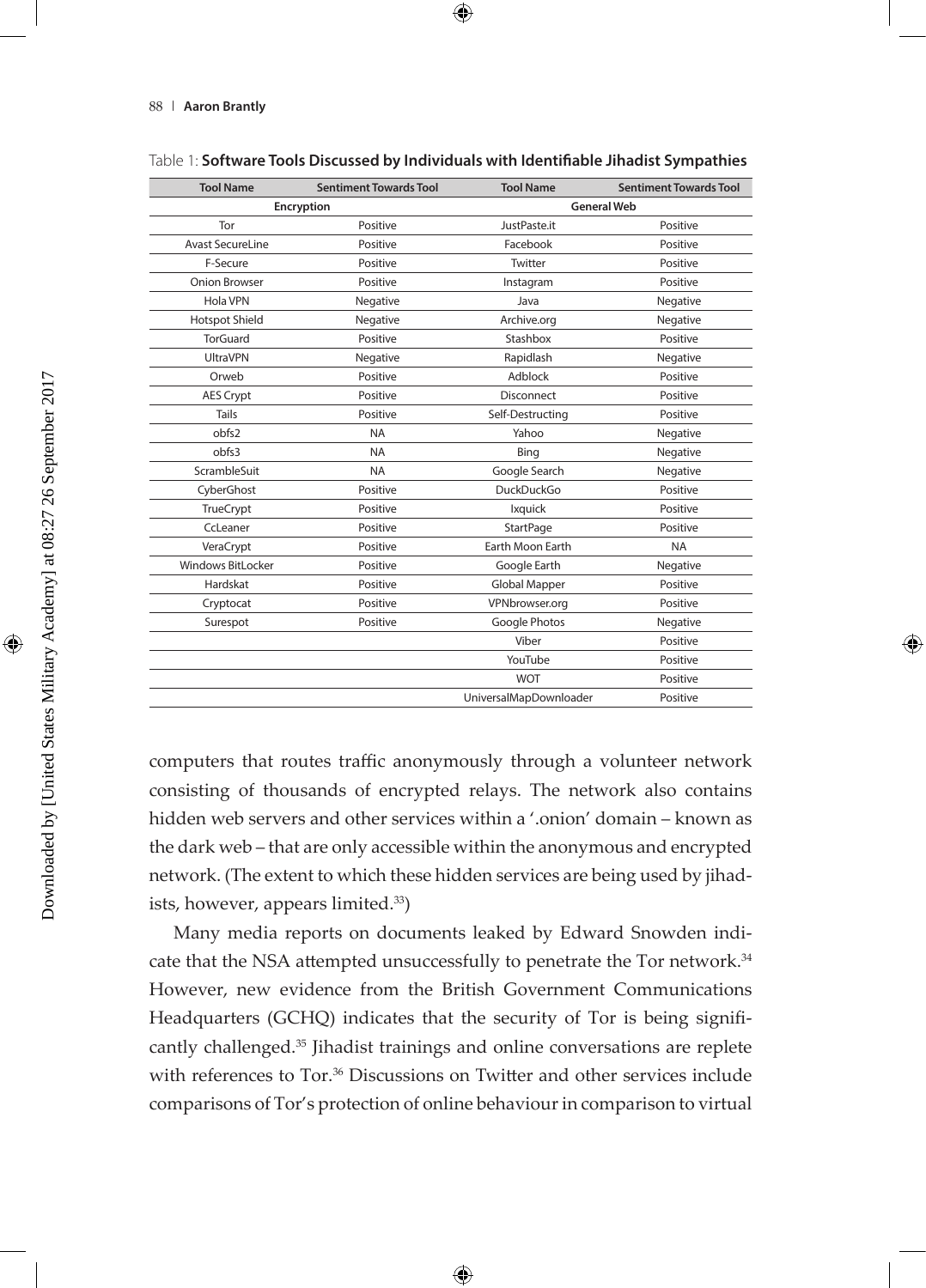| <b>Tool Name</b>        | <b>Sentiment Towards Tool</b> | <b>Tool Name</b>  | <b>Sentiment Towards Tool</b> |
|-------------------------|-------------------------------|-------------------|-------------------------------|
| <b>General Software</b> |                               | Communication     |                               |
| PhotoME Beta            | Positive                      | Tutanota          | Positive                      |
| ExifTool                | Positive                      | <i>iCloud</i>     | Negative                      |
| Metanull                | Positive                      | RedPhone          | Positive                      |
| <b>Format Factory</b>   | Positive                      | Signal            | Positive                      |
| Adobe Media Encoder     | Positive                      | YOPmail.com       | Positive                      |
| Adobe Premiere Pro      | Positive                      | Gmail             | Positive                      |
| Technitium              | Positive                      | K7.net            | Positive                      |
| MiniTool Drive Wipe     | Positive                      | Skype             | Negative                      |
| Photo GPS Editor        | Positive                      | Linphone          | Positive                      |
| Mappr                   | Positive                      | Jitsi             | Positive                      |
|                         |                               | Telegram          | Positive                      |
|                         |                               | Threema           | Positive                      |
|                         |                               | <b>Truecaller</b> | Negative                      |
|                         |                               | WhozCalling       | Negative                      |
|                         |                               | NumberBook        | Negative                      |
|                         |                               | Paltalk           | Positive                      |
|                         |                               | <b>Tor Mail</b>   | Negative                      |
|                         |                               | Safe-mail.net     | Positive                      |
|                         |                               | <b>TextNow</b>    | Positive                      |
|                         |                               | Wickr             | Positive                      |
|                         |                               | Vimeo             | Positive                      |
|                         |                               | RCS spying app    | Negative                      |
|                         |                               | FireChat          | Positive                      |
|                         |                               | <b>TinCan</b>     | Positive                      |
|                         |                               | Hushmail          | Positive                      |
|                         |                               | ProtonMail        | Positive                      |

private networks (VPNs).<sup>37</sup> Jihadists are discussing the Snowden leaks in regard to the NSA's attempts to successfully penetrate Tor, and cite activists' continued use of Tor as an indication that the software is still secure.<sup>38</sup>

On Twitter, Tumblr, blogs, forums and comments over a period of roughly a year from September 2014, we were able to identify 1,601 posts directly referencing the use of the Tor network in Arabic, of which we estimate approximately 20% were focused on enhancing digital OPSEC with the intent to participate in jihadist activities, based on auto-categorisation using assisted machine learning; the rest were benign. OPSEC in and of itself, of course, does not imply criminality, though its use in criminal or terroristic enterprises violates the laws of most sovereign nations. We found substantial evidence of linkages to the Islamic State, some through shared documents offering the purchase or sale of illicit goods and services, others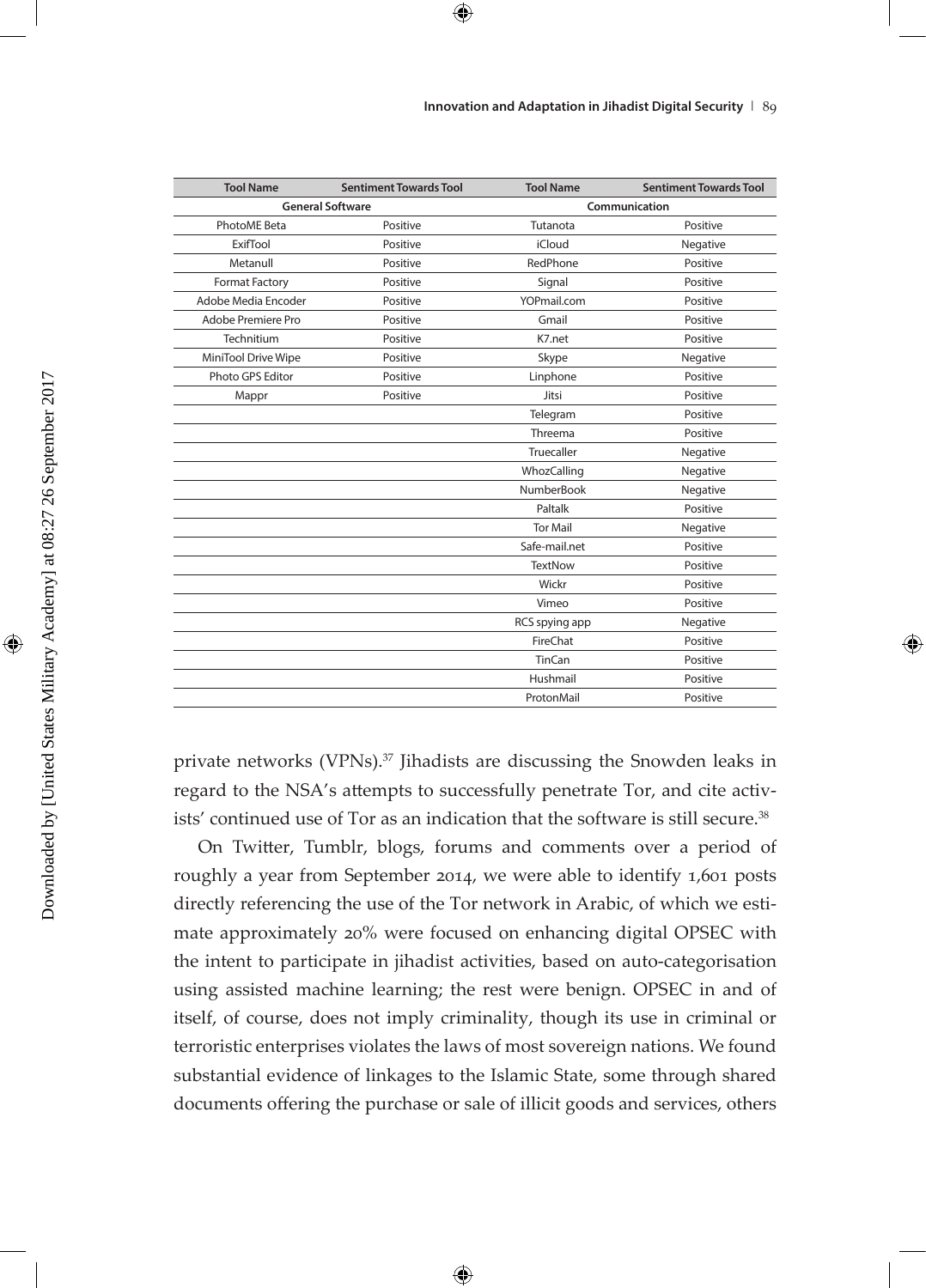derived from forum discussions on groups being tracked or prosecuted by intelligence and law-enforcement agencies. Local dialects and linguistic obfuscation complicate textual analysis in Arabic, however, making pure data-mining on this topic largely unreliable at present.

In contrast to public social media, a sampling of jihadist forums revealed dozens of references to Tor, frequently including training materials on the Tor browser bundle. The information was shared without any pretence of relating to privacy or civil liberties. Content in the private forums is typically more detailed and explicit in intent than similar materials posted in more public venues.

#### *Searching*

One of the more popular recommendations concerns a common internet activity: searching. As Abu Wiqar al-Gharib, user number 12848 on Shumukh, writes: 'never use the following browsers [*sic*]: Yahoo, Bing or Google, instead use DuckDuckGo, Ixquick or StartPage'.39 These privacyfocused search engines enable anonymous or quasi-anonymous searches, baked into the service. DuckDuckGo states on its privacy-policy page that it 'does not collect or share personal information'.40 Likewise, StartPage also proclaims: 'StartPage does not collect or share any personal information! Nada. Zilch. Nothing.'<sup>41</sup> In practice, this means that the search engines do not participate in the collection or storage of IP addresses or cookies.<sup>42</sup> This inability to collect data on users is important because it means they are unable to respond with IP information in the event of the issuance of national-security letter under the USA PATRIOT Act.<sup>43</sup>

#### *Storage*

Conveying information also requires the storage of documents online somewhere immune from US Immigration and Customs Enforcement (ICE), Europol and similar governmental agencies' efforts to remove websites with illegal content from the internet.<sup>44</sup> To do so, terrorists use services such as JustPaste.it, which enables the quick and largely anonymous sharing of information via HTML links and has become increasingly popular with organisations such as ISIS to disseminate propaganda materials.<sup>45</sup>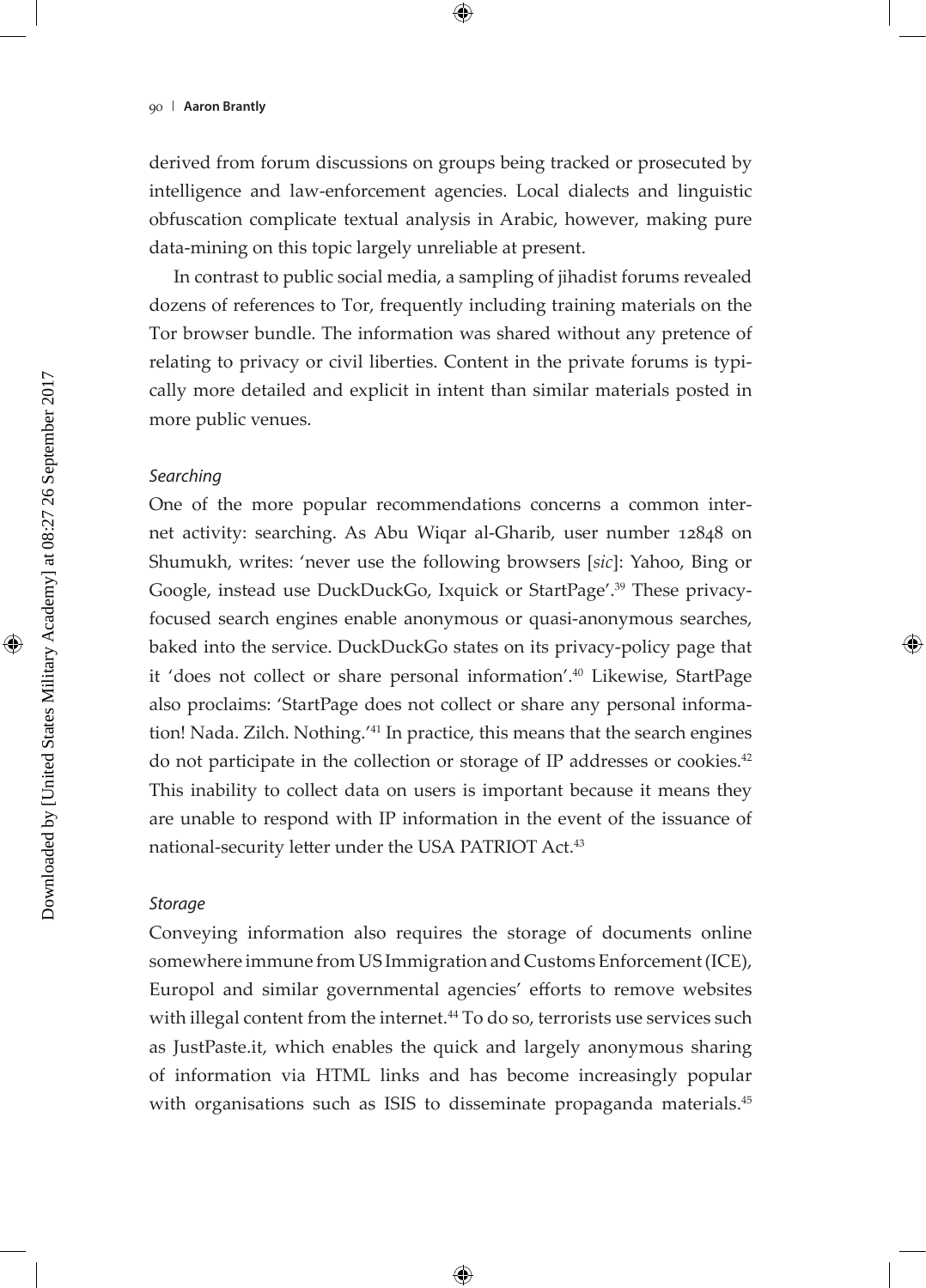Placing documents with information on operations, propaganda, extremist fatwas and training in quasi-anonymous repositories increases their life expectancy.

Highlighting the pervasive use of these repositories is a document that was shared in one of many tweets discussing Tor, containing a link to JustPaste.it. The linked document contained the equivalent of 32 pages' worth of training information on 30 different open-source encryption platforms, obfuscation tools, dark-network access use cases, and hardware and software advice.<sup>46</sup> The Twitter account in question was suspended weeks prior to our selection, yet the link itself was still active and easily accessible. Further investigation determined the origin of the document to have been a Kuwaiti cyber-security firm that developed the document for work with Palestinian human-rights activists. While the document's original intent was largely benign, it was co-opted by ISIS supporters.

# *Talking*

Silent Circle, the privacy-focused company most recently responsible for the Blackphone project, is widely cited as offering secure solutions for voice, browsing and messages. Silent Circle was identified as 'the best software to be used for mobile phone calls, as an alternative for Skype' by Rakan al-Iraqi, a strong Twitter supporter of the Islamic State.47 The Blackphone and its upcoming replacement, Blackphone 2, are built to be extremely secure mobile environments and come highly recommended within the jihadist forum and Twitter communities.

# *Advanced discussions*

The concern with digital OPSEC goes beyond the simple recommendation of tools. User Tiqani al-Islam on Shumukh, for example, comments on posts by providing detailed analysis of the terms and conditions associated with VPN providers' data-retention policies and legal requirements. This level of analysis adds to already robust discussions on which channels of communication are secure and which are not, adding to the aggregate security of the network and raising the relative costs to intelligence and law-enforcement agencies in disrupting them.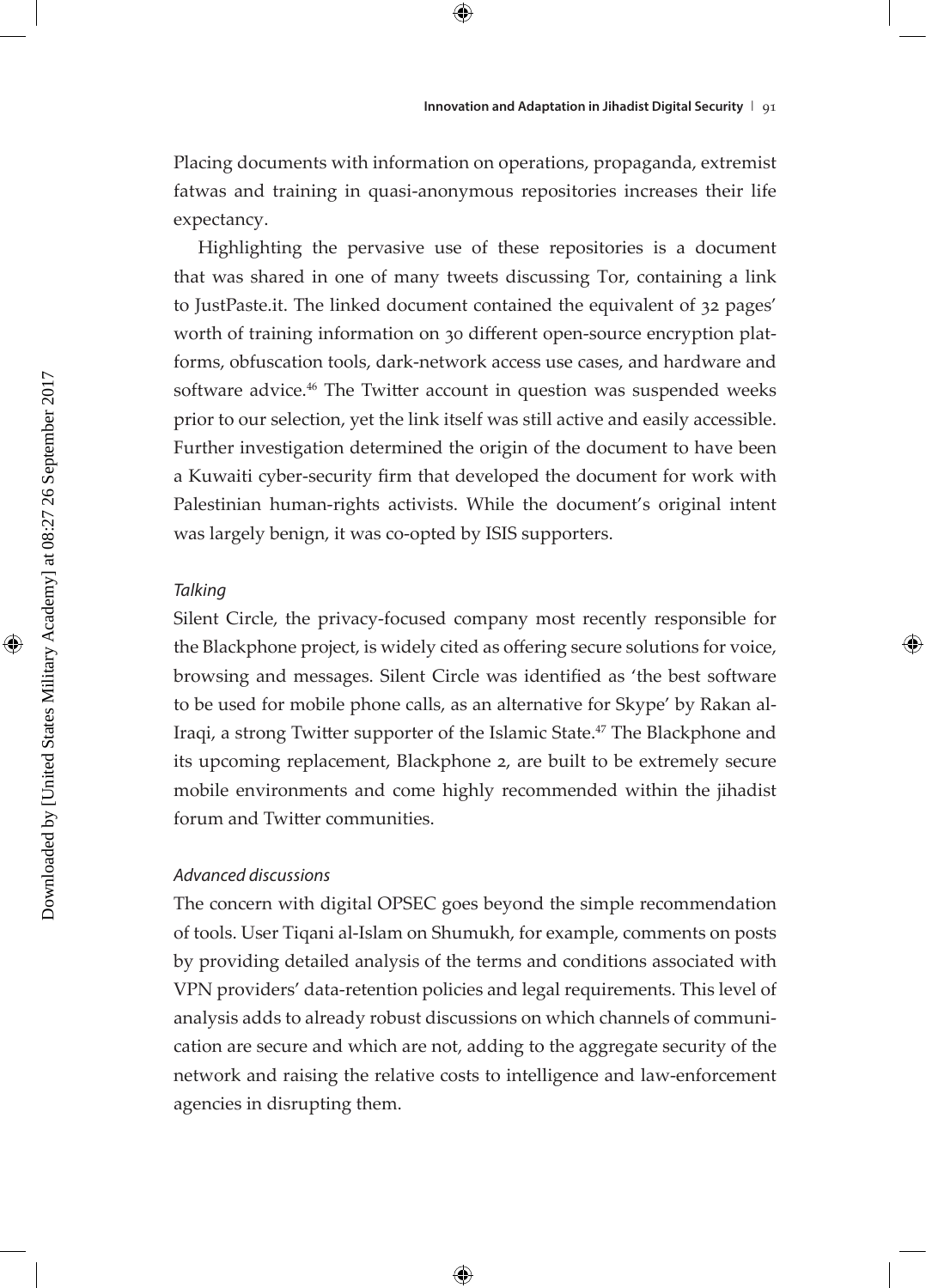A detailed post by Rakan al-Iraqi to Shumukh in January 2015 explains the security of several mobile platforms as well as various communication applications.<sup>48</sup> He highlights Wickr, a multi-platform encrypted messaging application that claims to be unbreakable.<sup>49</sup> The program is designed for secure communications between human-rights activists, journalists, friends and individuals who require high levels of privacy. Rakan al-Iraqi testifies to the utility of the software and notes Wickr's own \$100,000 reward for individuals able to crack its encryption protocols as a show of confidence. Al-Iraqi goes on to discuss Telegram, a Russian-made encryptedcommunications application. He notes that Telegram has the downside of forcing registration, but provides instructions for how to spoof the registration with fake mobile numbers.

Al-Iraqi provides detailed discussion and subsequent instructions on how to root an Android device (allow base-level access to the device outside of the normal phone operating system) and subsequently install Tor, showing a level of concern for systemic protection of communications beyond the protection of specific communications channels. Such discussions frequently include links to detailed instruction manuals on JustPaste.it and similar services with pictures and text in Arabic detailing how to establish more secure communications. Although the technical sophistication of rooting a device is likely beyond the basic-user level, the simplicity of the instructions makes digital OPSEC accessible for most moderately skilled users.

To test the reliability of the advice available to jihadists, we purchased a Samsung Galaxy S4 and a Moto G to test out various instructions. We found that in under an hour we could route all the traffic on both mobile devices through the Tor network and could more securely access Telegram accounts. We followed simple directions to unlock Verizon and AT&T bootloaders (the base programs that run the operating system). From there we gained root access to the devices and could implement a diverse array of modifications.

# **The human-rights nexus**

Among the OPSEC modifications being recommended by jihadists are applications and methods often used to safeguard human-rights activists and journalists around the world. Websites such as Security-in-a-Box provide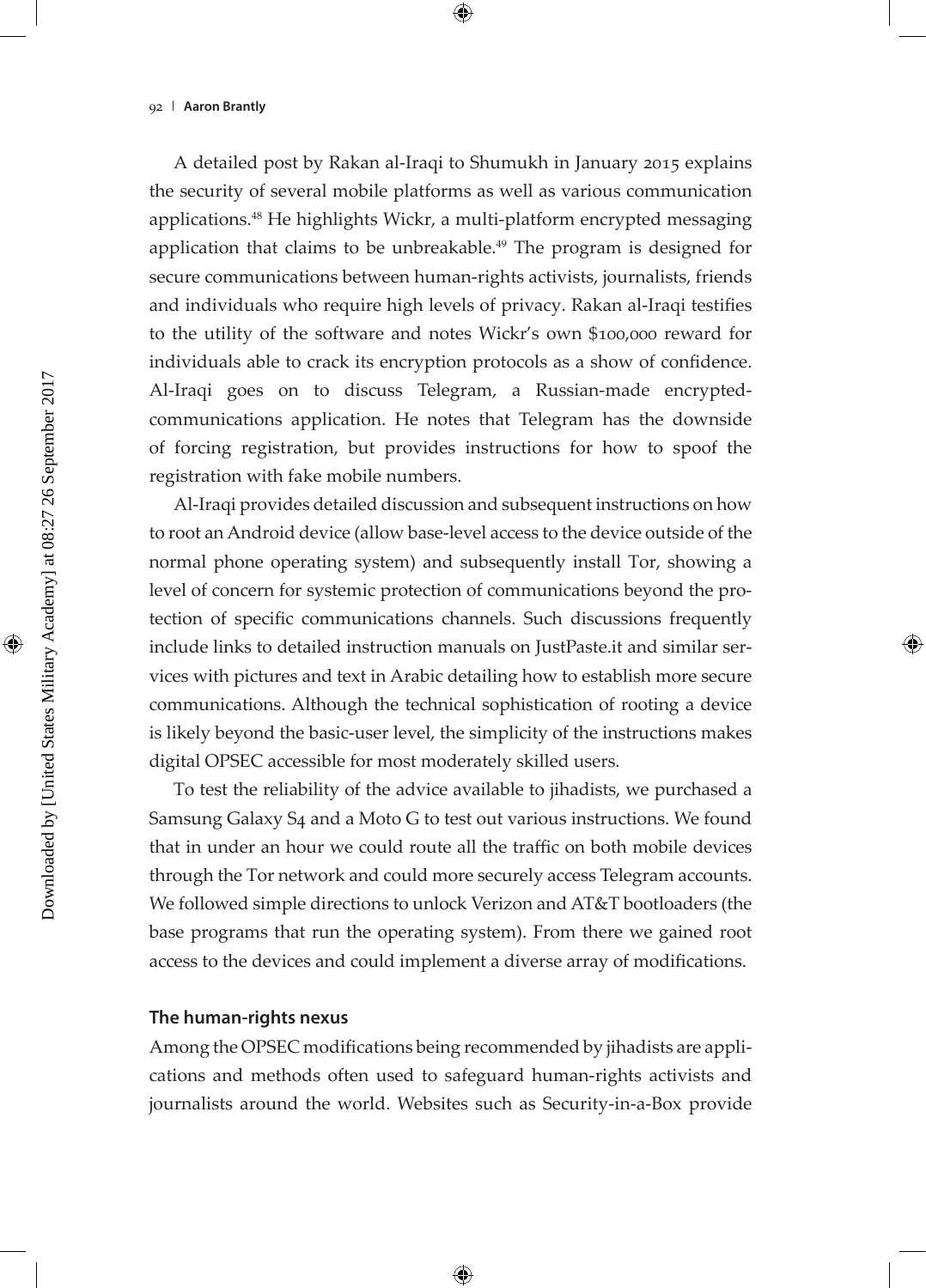robust collection points for digital-security tools and training. Organisations such as Amnesty International, Pen International, the National Democratic Institute, Open Technology Fund, Tactical Tech, Front Line Defenders, Global Voices, Access, Internews, Riseup.net, Reporters without Borders and many more fund, or receive funding for, efforts to train, develop and implement digital security. Taken together, they have created or conducted hundreds of training manuals, resource websites, blogs, applications and in some cases even physical devices. The work these organisations conduct is done with the expressed intent of safeguarding individuals working under the threat of oppressive states.

Yet these tools, often funded with the help of the United States government, are also used for illicit purposes. Few of the organisations listed above are directly referenced by jihadists, but the applications, tactics, techniques and procedures they have developed or trained activists on are. (It is worth noting that, after exhaustive research, we were unable to find even the smallest of direct connections between any of these organisations and terrorist groups in jihadist posts or the organisations' public statements.)

Nevertheless, jihadists' awareness of the skill and scale of their adversaries means they will take advantage of all the tools on offer to them. And as the privacy community increasingly develops software- and hardwarebased solutions to counter heavy-handed state actions against journalists and activists, the result, ironically, is proliferation of technologies to organisations that pose a clear and present danger to national governments. One of the more popular suites of applications discussed on the forums concerns those developed by the Guardian Project, designed to enhance privacy and secure communications on mobile devices. In response to a question about how to use applications on Android to communicate, for example, user 11120 on Fida provides detailed instructions on Orbot, one of 15 applications provided by the Guardian Project: 'Usually, our brothers need something simple and clear to understand, and there is a simple way that you can connect all the apps of your Android to the Tor without the need of the root; which is by using the VPN.' (He incorrectly calls Orbot a VPN; it is, instead, an encrypted proxy to Tor.) By running web traffic through Tor, users of Orbot are 'provided access to network services that may be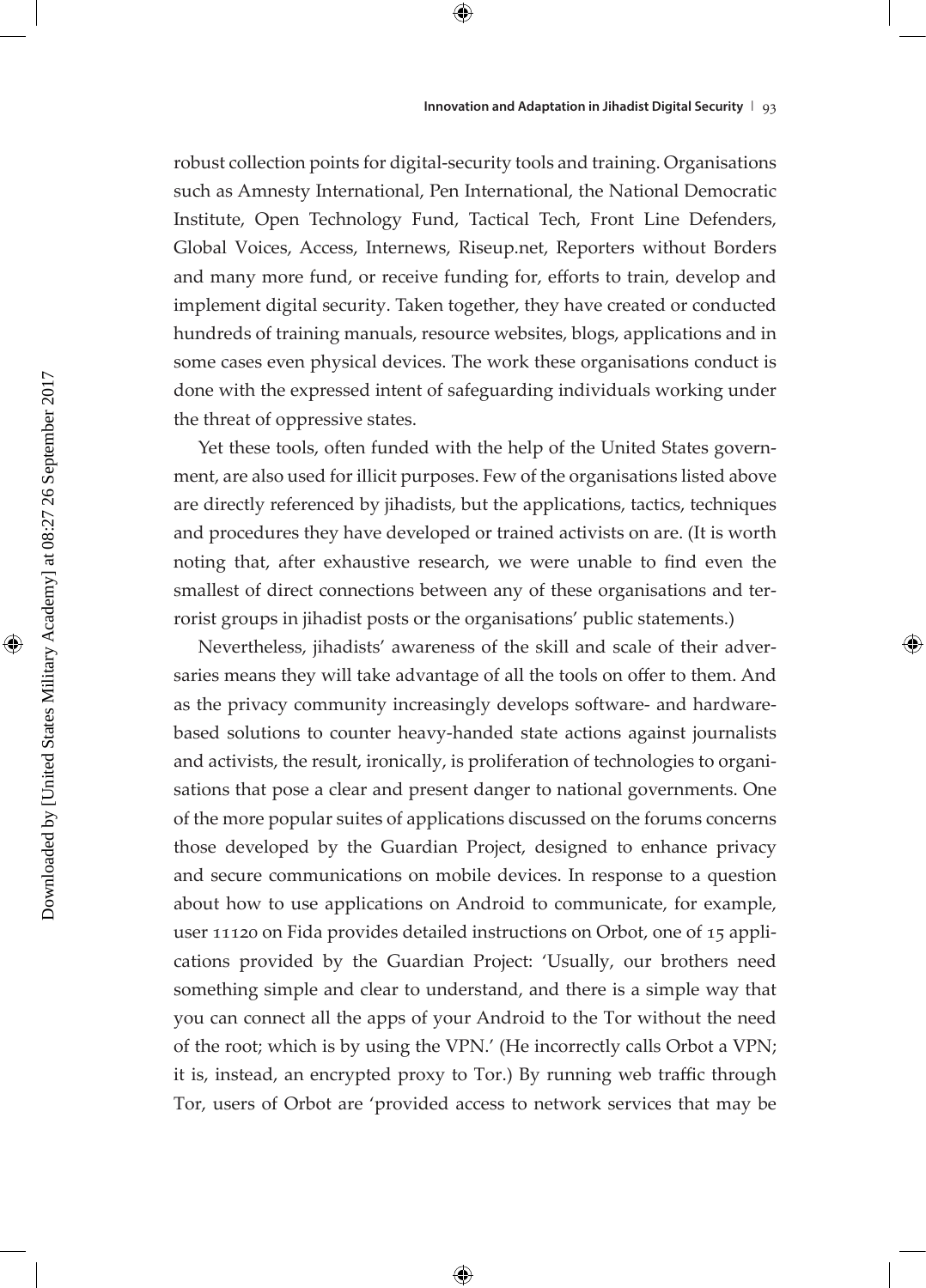blocked, censored or monitored, while also protecting the identity of the user requesting those resources'.50

The Guardian Project is funded by the Open Technology Fund, the Knight Foundation, Free Press Unlimited, Tibet Action Institute and others. The developers and communities behind such products seek to facilitate privacy and human-rights protection, and they serve valuable, legitimate purposes in less-than-democratic states where civil liberties are under sustained threat. Many of these tools are also extremely important to individuals wishing to protect their personal information when travelling and accessing insecure public Wi-Fi networks or when crossing into countries with known economic, industrial and political espionage operations directed against foreign nationals. This does not alter the fact, however, that digital-security tools ostensibly developed for use by human-rights activists and journalists are also being used to support terrorist activities, including the training and indoctrination processes that help to separate and differentiate users within an organisational structure that is decentralised through digital means.

# **OPSEC in print**

The majority of the examples provided above originated either online in forums or on social media. An analysis of innovation and adaptation would be incomplete without at least a partial examination of efforts to disseminate OPSEC advice in printed form (or at least in PDF). The most famous jihadi publication, al-Qaeda's *Inspire,* includes pages replete with stories of heroism, how-to guides for bomb-making and interviews with celebrity jihadists. Issues can also contain subtle reminders of digital security and the occasional piece of digital OPSEC advice. On page 41 of the June 2010 *Inspire*, for example, instructions are provided on how to use Asrar al Mujahideen, a bespoke cryptographic program, to send encrypted messages. The article ends with further advice on when to access the internet in messaging and recruitment processes, the need for proxies, anonymous emails and abstaining from using USB drives. In the subsequent issue of *Inspire*, the authors explained in detail how to encrypt, decrypt and shred files (permanently deleting them, thus rendering them safe even from forensic analysis). In addition to discussing the use of encrypted communications platforms, most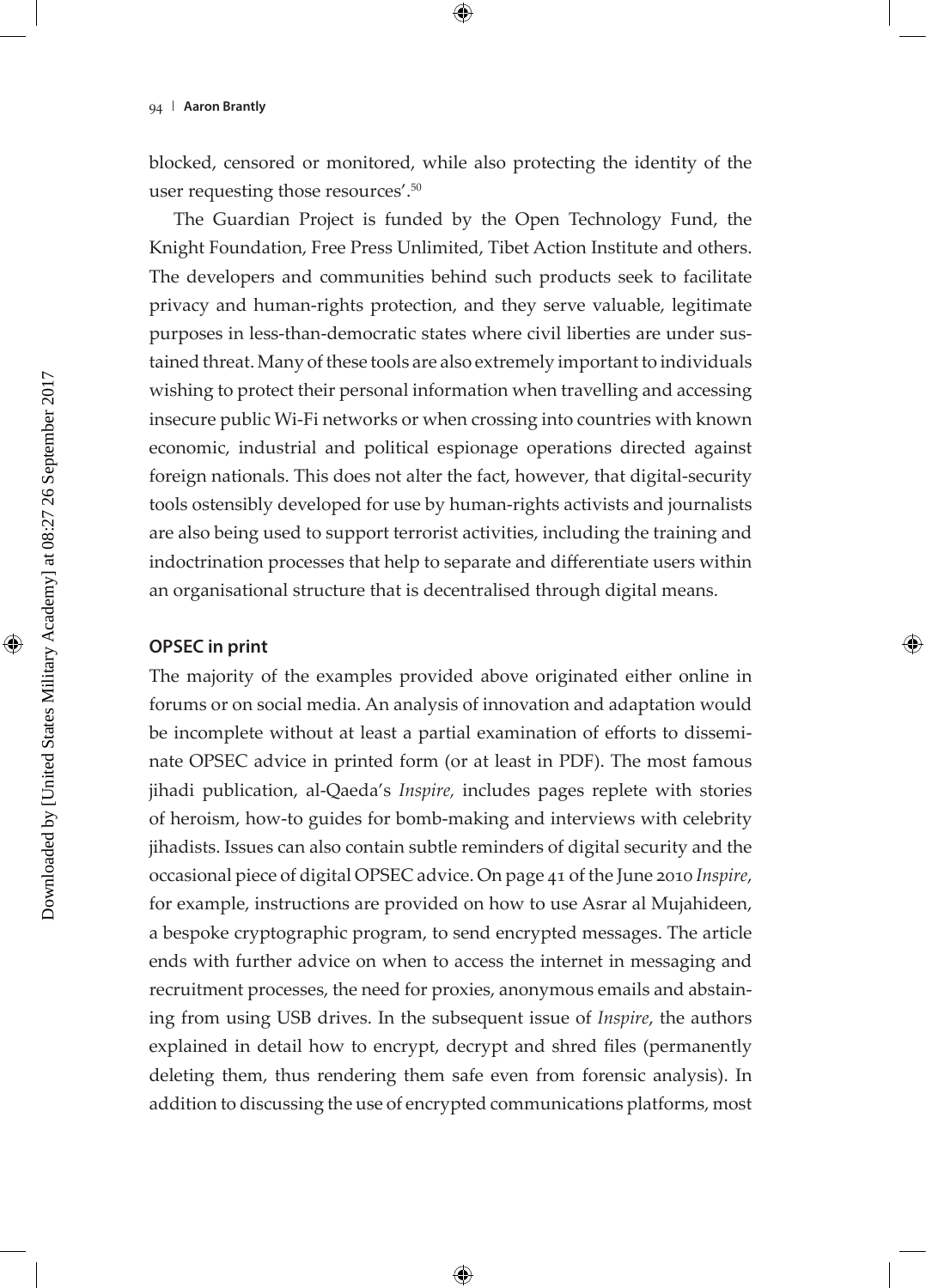issues of *Inspire* also include a communication section with a public-key block to facilitate secure communications. The Middle East Media Research Institute notes that Ansar al-Mujahideen, an English-language forum, was also a prolific source of information on digital OPSEC.<sup>51</sup>

Once the cyber-security community had had a chance to analyse Asrar al Mujahideen, the tool faced challenges from intelligence and law enforcement, and was briefly discontinued before being redeveloped. No technological solution is permanent, yet the iterative processes of innovation and adaptation across organisations is growing in importance. Asrar al Mujahideen demonstrates home-grown development of a software package for the purpose of obfuscating and hiding from intelligence services. In the face of extremely well-resourced adversaries, this constitutes a win for a terrorist organisation. The life cycle of secure technology is short, yet the attempts to leverage these tools shows a desire and an attention to detail far in excess of the average internet user.

**\* \* \***

After 9/11, al-Qaeda appeared to have significantly scaled back its digital planning, but scaled up its broad-based communications. While the core leadership of the network became increasingly isolated, the periphery became empowered to spread the message of jihad in new ways. Whether this resulted in an increased operating capacity is up for debate in the case of al-Qaeda – but it has been found to be a significant advantage for ISIS.

This is not to say that ISIS is a fully decentralised, leaderless jihad, but rather that its online periphery – from which it facilitates recruitment, financial transfers, communications between the central administrative functions and decentralised cells, and the development of lone-wolf actors – is able to remain largely intact and robust. ISIS does have strong centralised features in zones where it maintains physical control.<sup>52</sup> Yet, beyond its zones of direct control, its online activities have resulted in a terrorist movement that facilitates complex, multi-nodal recruitment, organisation and planning.<sup>53</sup>

Increasing the security of recruits and recruiters helps keep open the supply lines of individuals joining the fight and the channels of information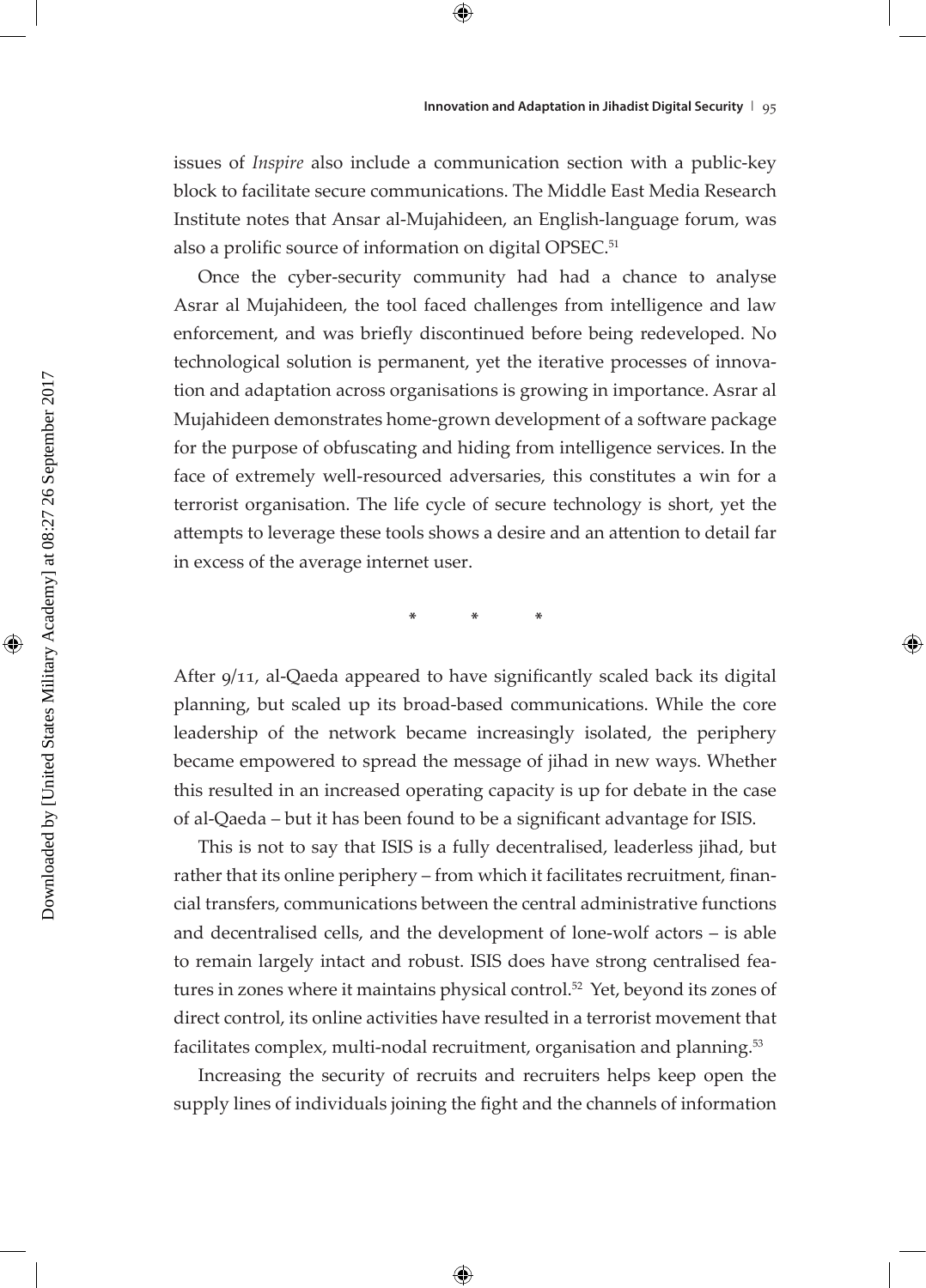coming from the zones of conflict. Yet jihadists' improvements in these areas are matched or exceeded by those of their adversaries. What would have worked in the pre-9/11 era would be considered poor digital hygiene today. Likewise, today's digital OPSEC tools, techniques and procedures will only be of benefit for a limited time. The treadmill of technology is incessant – and if a group stops running, it will fall off.

#### **Acknowledgements**

The author would like to give special thanks to Muhammad al-'Ubaydi for providing access to many of the primary-source documents examined in this work.

#### **Notes**

See Gabriel Weimann, 'Cyberterrorism: The Sum of All Fears?', *Studies in Conflict and Terrorism*, vol. 28, no. 2, February 2005, pp. 129–49; Gabriel Weimann, *Terrorism in Cyberspace: The Next Generation* (New York: Columbia University Press, 2015); Lee Jarvis, Stuart Macdonald and Lella Nouri, 'The Cyberterrorism Threat: Findings from a Survey of Researchers', *Studies in Conflict and Terrorism*, vol. 37, no. 1, 2014, pp. 68–90; Gabriel Weimann, 'Cyberterrorism: How Real Is the Threat?', United States Institute of Peace Special Report, 17 December 2004, pp. 1–12; 'Virtual Threat, Real Terror: Cyberterrorism in the 21st Century', hearing before the Subcommittee on Terrorism, Technology and Homeland Security, United States Senate, 108th Congress, 2004, http://www.gpo.gov/fdsys/ pkg/CHRG-108shrg94639/pdf/ CHRG-108shrg94639.pdf; Gary R. Bunt, *iMuslims: Rewiring the House of Islam* (Chapel Hill, NC: University of

North Carolina Press, 2009); Martin Bouchard, *Social Networks, Terrorism and Counter-Terrorism: Radical and Connected* (New York: Routledge, 2015); 'Al-Shabaab and Social Media: A Double Edged Sword', *Brown Journal of World Affairs*, vol. 20, no. 2, Spring/Summer 2015, pp. 309–27; and Jytte Klausen, 'Tweeting the Jihad: Social Media Networks of Western Foreign Fighters in Syria and Iraq', *Studies in Conflict & Terrorism*, vol. 38, no. 1, November 2014, pp. 1–22.

- <sup>2</sup> The varying goals, objectives, and spatial and structural differences between terrorist organisations greatly influence their activities in this area. This article confines itself to the study of Islamic terrorism, with particular emphasis on ISIS and al-Qaeda.
- <sup>3</sup> See Fergus Hanson, 'Baked in and Wired: Ediplomacy@State', Brookings Institution, 24 October 2012, https:// www.brookings.edu/wp-content/ uploads/2016/06/baked-in-hansonf-5. pdf; and David Kaye, 'Report of the Special Rapporteur on the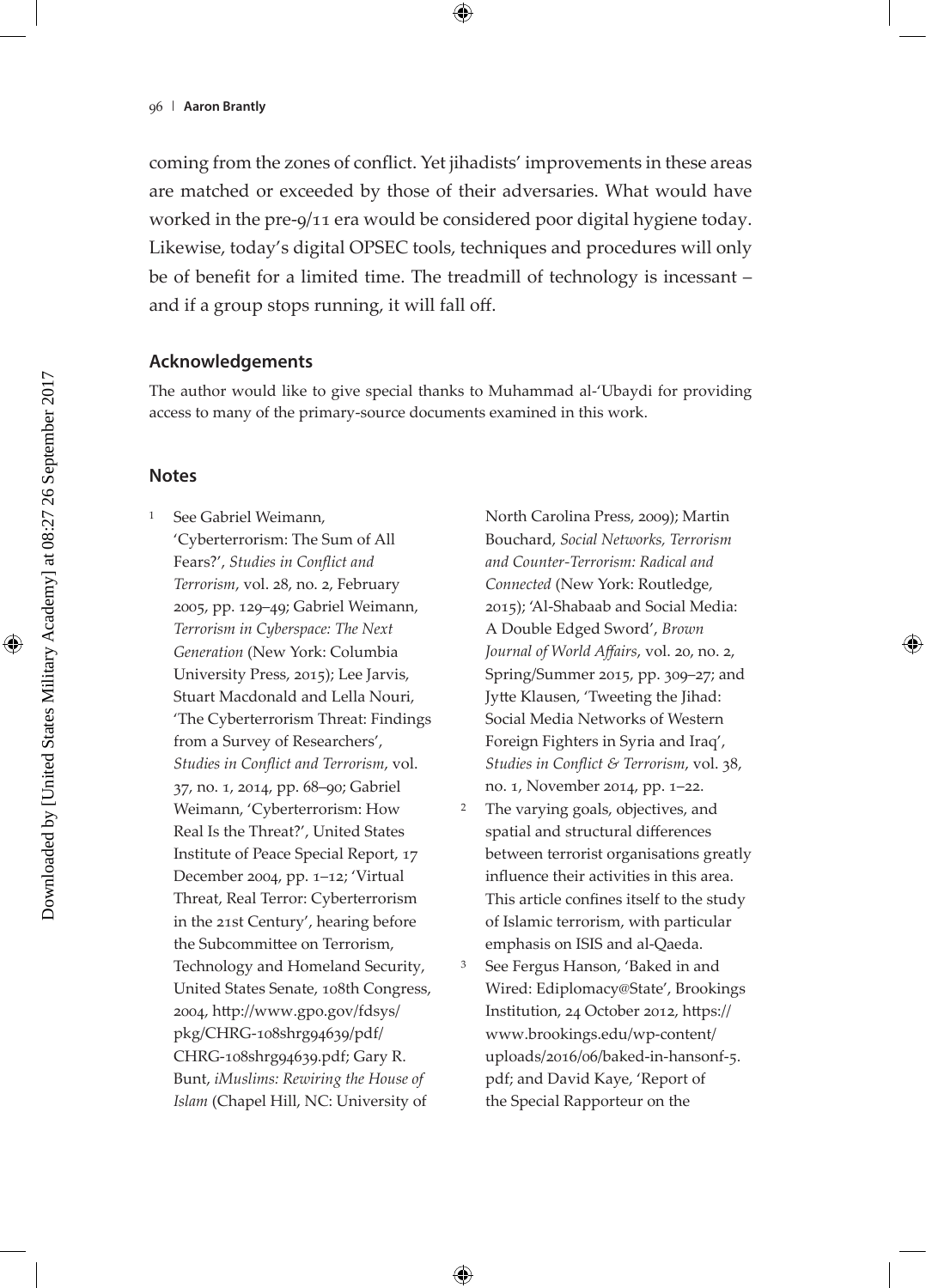Promotion and Protection of the Right to Freedom of Opinion and Expression', United Nations Human Rights Council, 22 May 2015, http:// www.ohchr.org/EN/HRBodies/ HRC/RegularSessions/Session29/ Documents/A.HRC.29.32\_AEV.doc.

- <sup>4</sup> Joseph Cox, 'Lawyer: Dark Web Child Porn Site Ran Better When It Was Taken Over by the FBI', Motherboard, 23 August 2016, http://motherboard. vice.com/read/lawyer-dark-web-childporn-site-ran-better-when-it-wastaken-over-by-the-fbi.
- <sup>5</sup> Joshua Sinai, 'Innovation in Terrorists' Counter-Surveillance: The Case of al-Qaeda and Its Affiliates', in Magnus Ranstorp and Magnus Normark, *Understanding Terrorism Innovation and Learning* (New York: Routledge, 2015), pp. 196–210.
- <sup>6</sup> Aaron Brantly, 'Defining the Role of Intelligence in Cyber: A Hybrid Push and Pull', in Mark Phythian, *Understanding the Intelligence Cycle* (Abingdon: Routledge, 2013), pp. 76–98.
- <sup>7</sup> Aaron Franklin Brantly, 'The Cyber Losers', *Democracy and Security*, vol. 10, no. 2, 2014, pp. 132–55.
- <sup>8</sup> Scott Gates and Sukanya Podder, 'Social Media, Recruitment, Allegiance and the Islamic State', *Perspectives on Terrorism*, vol. 9, no. 4, 28 August 2015, pp. 107–16.
- <sup>9</sup> Daniel Milton, 'Communication Breakdown: Unraveling the Islamic State's Media Efforts', Combating Terrorism Center at West Point, October 2016, https://www.ctc.usma. edu/v2/wp-content/uploads/2016/10/ ISIL-Media.pdf.
- Michael Chandler and Rohan

Gunaratna, *Countering Terrorism: Can We Meet the Threat of Global Violence?* (London: Reaktion, 2007), pp. 178–93.

- <sup>11</sup> James P.G. Sterbenz et al., 'Evaluation of Network Resilience, Survivability, and Disruption Tolerance: Analysis, Topology Generation, Simulation, and Experimentation', *Telecommunication Systems*, December 2011, pp. 1–33.
- <sup>12</sup> Ali Fisher, 'How Jihadist Networks Maintain a Persistent Online Presence', *Perspectives on Terrorism*, vol. 9, no. 3, 2015, pp. 3–20.
- <sup>13</sup> Data derived through big-data collection using the ForSight Platform by Crimson Hexagon and analysis of the number of tweets, followers of @ThinkAgain\_DOS and 'Falluja the pride of Tikrit' and 'The Islamic State of Iraq' (author's translation of Arabic usernames) ISIS media accounts.
- <sup>14</sup> See Rita Katz, 'The State Department's Twitter War with ISIS Is Embarrassing', *Time*, 16 September 2014, http://time.com/3387065/isistwitter-war-state-department/; and Greg Miller and Scott Higham, 'In a Propaganda War Against ISIS, the U.S. Tried to Play by the Enemy's Rules', *Washington Post*, 8 May 2015, https://www.washingtonpost.com/world/national-security/ in-a-propaganda-war-us-tried-to-playby-the-enemys-rules/2015/05/08/6eb 6b732-e52f-11e4-81ea-0649268f729e\_ story.html.
- <sup>15</sup> Jessica Stern and John Berger, *ISIS: The State of Terror* (New York: Harper Collins, 2015), p. 154.
- <sup>16</sup> Weimann, *Terrorism in Cyberspace: the Next Generation*, pp. 125–46.
- <sup>17</sup> See 'U.K. Struggles to Stop Islamic Radicalization Spike', PBS *NewsHour*,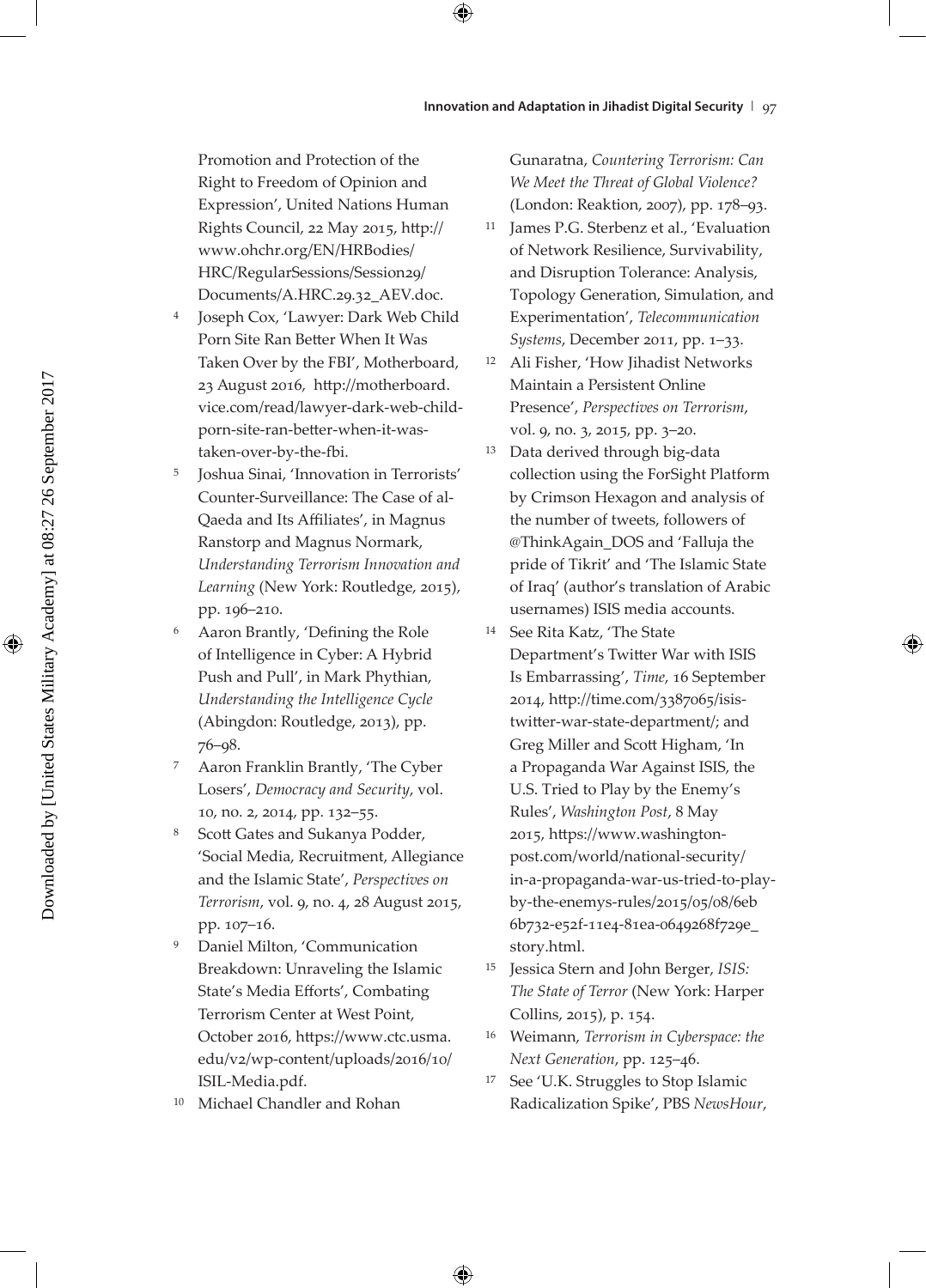27 January 2015, http://www.pbs. org/newshour/bb/u-k-governmentcommunity-groups-strugglestop-islamic-radicalization-spike/; 'A Community Based Approach to Countering Radicalization', World Organization for Resource Development and Education, 10 December 2010, pp. 1–34; and Organization for Security and Co-operation in Europe, 'Preventing Terrorism and Countering Violent Extremism and Radicalization That Lead to Terrorism: a Community-Policing Approach', 13 March 2014, pp. 1–200.

- <sup>18</sup> Suzanne Kelly, 'A Classic Case of Self-Radicalizing', CNN, 28 February 2012, http://security.blogs.cnn. com/2012/02/28/a-classic-case-of-selfradicalizing/.
- <sup>19</sup> Christopher Anzalone, 'Zachary Chesser: An American, Grassroots Jihadist Strategist on Raising the Next Generation of Al-Qaeda Supporters', *Perspectives on Terrorism*, vol. 4, no. 5, 2010.
- <sup>20</sup> The author has observed this nontrust environment on a regular basis within various jihadist forums and chatrooms.
- <sup>21</sup> Paul Szoldra, 'This Hacker Has Fought Terrorists Online Since 2010, and He's Not Impressed by Anonymous', *Business Insider*, 9 November 2015, http://www.businessinsider.com/ anon-war-isis-jester-hacking-2015-11.
- <sup>22</sup> JustPaste.it and Dump.to are anonymous document-sharing sites that allow users to post and link to content, and edit and share that content with limited or no attribution.
- See http://www.afterwestphalia.org/p/

opsec-data.html.

- <sup>24</sup> Ghrib al-Ghuraba, user number 16219, post to Shumukh on 14 December 2014, https://shamikh1.info/vb/showthread.php?t=239928 [link no longer active]. The user posted a link to a document written by Islamic State Tech; the post and document made reference to Edward Snowden and included classified documents.
- <sup>25</sup> To gather this data no Institutional Review Board was necessary because, in keeping with US federal guideline §46.102 on the protection of human subjects – '(f) Human subject means a living individual about whom an investigator (whether professional or student) conducting research obtains (1) Data through intervention or interaction with the individual, or (2) Identifiable private information' – no interventions, interactions or private data not publicly available were used in this analysis. All data was collected passively in open-source formats and no direct questions, surveys or interactions with content generators occurred. Although individuals are identified within the data by username or pseudonym, such information was derived through open-source data collection.
- <sup>26</sup> Rick Gladstone, 'Twitter Says It Suspended 10,000 ISIS-Linked Accounts in One Day', *New York Times*, 9 April 2015, https://www.nytimes. com/2015/04/10/world/middleeast/ twitter-says-it-suspended-10000-isislinked-accounts-in-one-day.html?\_r=0.
- <sup>27</sup> On 23 September 2015, 'Tiqani Dawat Al-Islam', username @Security-Exp82, tweeted a Dump.to link explaining how 'to get fake phone numbers that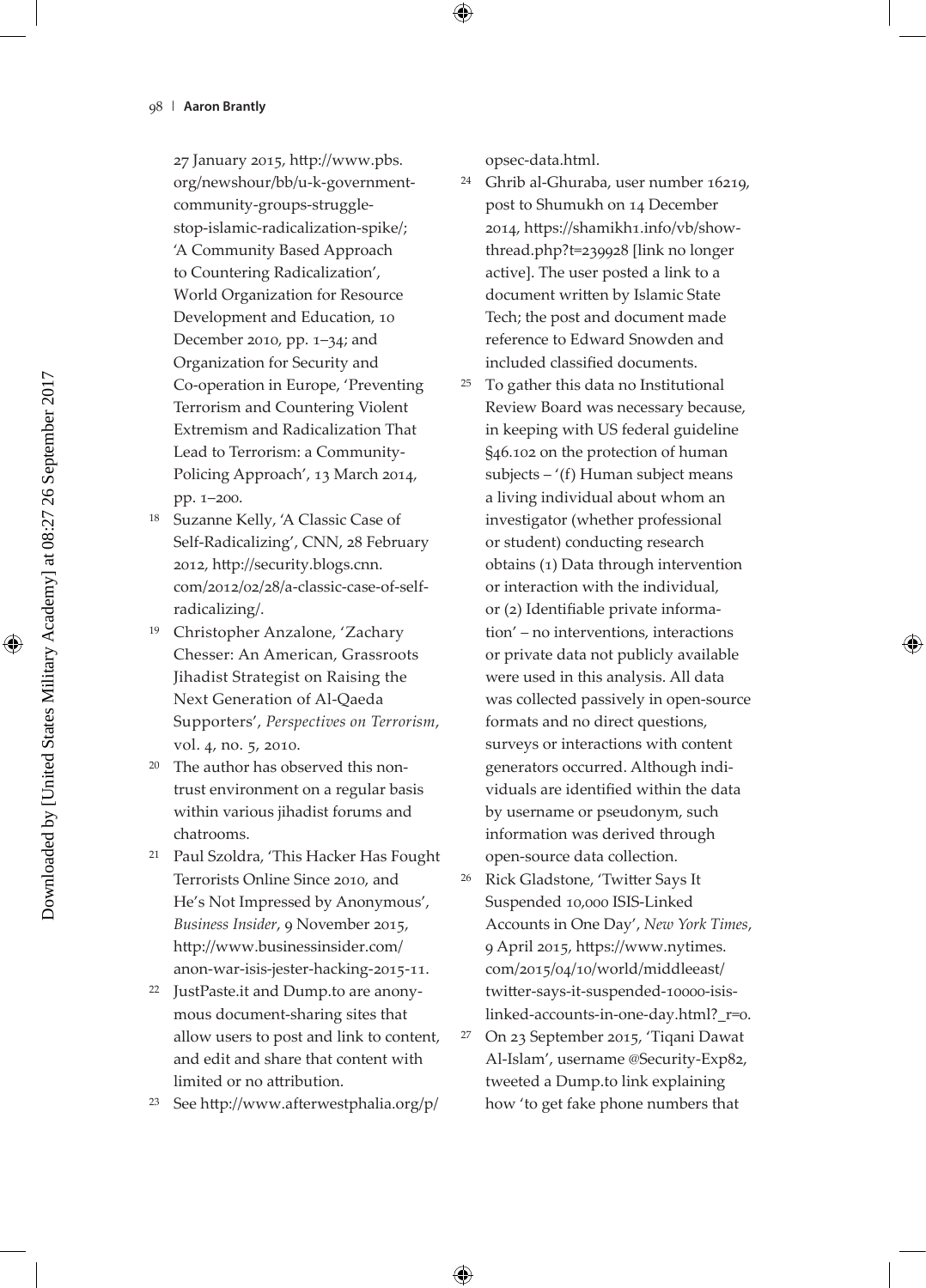can help the "brothers" to register in Telegram' (author's translation). But he noted that these phone numbers 'cannot be used to create accounts on Facebook, Twitter or WhatsApp'.

- <sup>28</sup> The following known ISIS Twitter accounts were used as a test of our big-data analytics platform: 'Falluja the pride of Tikrit' and 'The Islamic State of Iraq' (author's translation of Arabic usernames). Together they resulted in 36,217 tweets, retweets or quoted tweets between September 2014 and September 2015, of which almost 5,000 provided identifiable geo-location.
- <sup>29</sup> Thread by 'Ridak Rabi', user number 17530, Shumukh, 3 August 2013. See posts by Ridak Rabi, Abu Sumaya and Ala al-'Ahad.
- <sup>30</sup> David S. Cohen, remarks on 'CIA of the Future', CIA, 17 September 2015.
- <sup>31</sup> Bruce Schneier, *Data and Goliath: The Hidden Battles to Collect Your Data and Control Your World* (New York: W.W. Norton & Company, 2015).
- <sup>32</sup> A media-access control address (MAC address) is a unique identifier assigned to devices on a physical network, somewhat analogous to the way that a social security number is assigned to an individual. This is different from an Internet Protocol (IP) address, which is a numerical label assigned to each device within a computer network that uses the Internet Protocol for communication and can change based on network and network location.
- <sup>33</sup> See Daniel Moore and Thomas Rid, 'Cryptopolitik and the Darknet', *Survival*, vol. 58, no. 1, February– March 2016, pp. 7–38.
- <sup>34</sup> Barton Gellman, Craig Timberg and Steven Rich, 'Secret NSA Documents Show Campaign Against Tor Encrypted Network', *Washington Post*, 4 October 2013, https://www.washingtonpost. com/world/national-security/ secret-nsa-documents-showcampaign-against-tor-encryptednetwork/2013/10/04/610f08b6-2d05- 11e3-8ade-a1f23cda135e\_story.html.
- <sup>35</sup> See https://www.gov.uk/government/uploads/system/uploads/ attachment\_data/file/504187/ Operational\_Case\_for\_Bulk\_Powers.pdf.
- <sup>36</sup> See, for example, screenshots of three different posts on Tor, two from Shumukh and one from al-Fida. On Tor usage on Windows computers, see https://drive.google. com/open?id=0Bx\_uTR8BHv0SenU3bzhYd0dxUVU (Shumukh). On using two copies of Tor simultaneously, see https://drive.google.com/ open?id=0Bx\_uTR8BHv0SSDQ1cFl-CVWRpWVU (Shumukh) and https:// drive.google.com/open?id=0Bx\_ uTR8BHv0SQS1vRzNmNy1EclU (al-Fida). The images are cropped to hide login timestamps and useraccount information.
- <sup>37</sup> See JustPaste.it link posted by Abu Khadija al-Muhajir, user number 18276, https://justpaste.it/h94v. For a PDF of this document in case the link is taken down, see https:// drive.google.com/file/d/0Bx\_uTR8B-Hv0SUGhzM3VPS2pqUHM/ view?usp=sharing.
- <sup>38</sup> On 19 January 2015, user @JladOmarov retweeted @Rohban\_ Al\_Layl: 'no truth to the news of the Tor code decoding despite attempts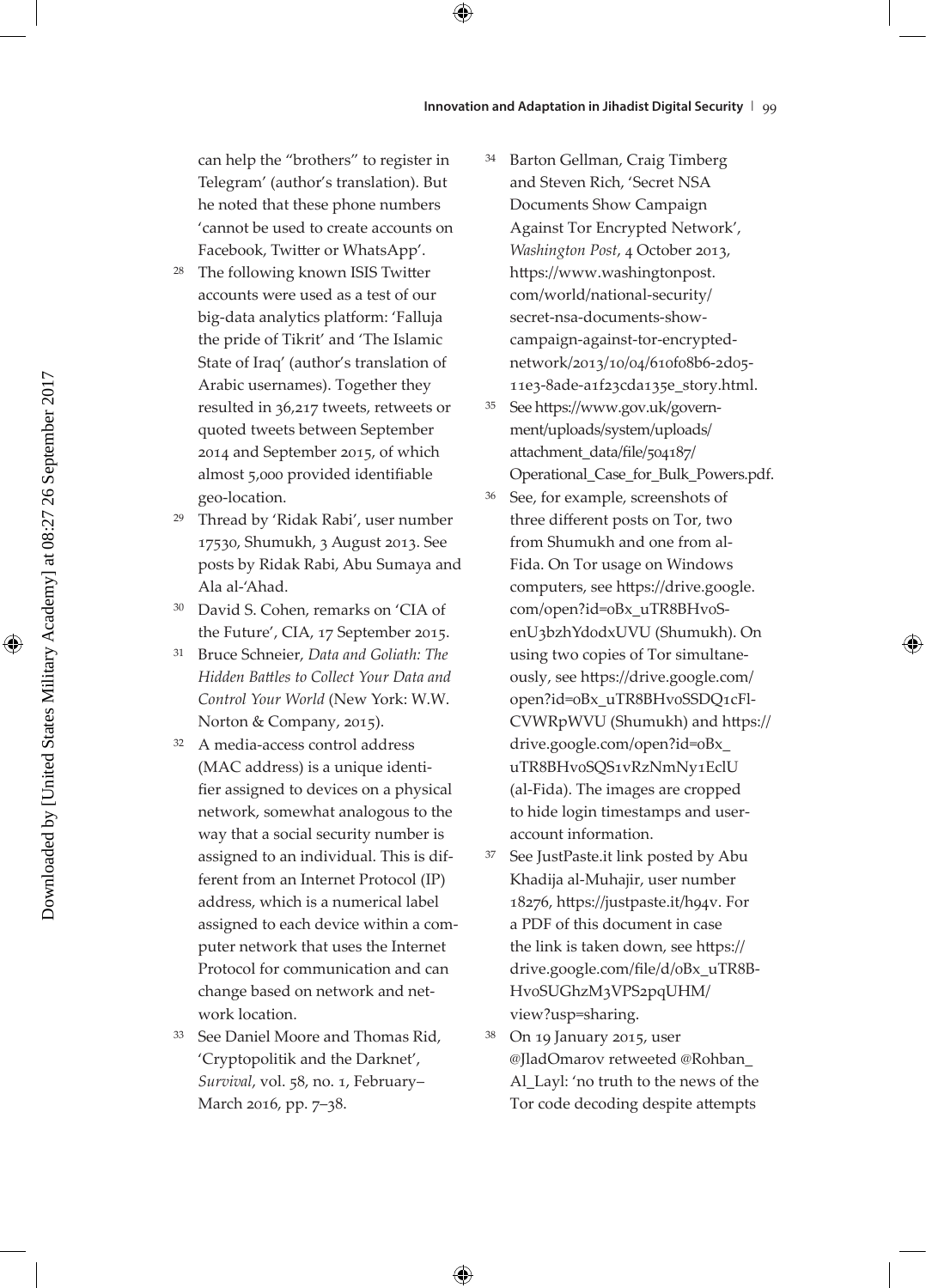by many NSA leaks by Snowden activists and experts in information and encryption security and privacy'. JladOmarov also posts links on digital security and refers to himself as 'Umarov Executioner'. For further resources on @JladOmarov and his technical role, see https:// drive.google.com/file/d/0Bx\_uTR8B-Hv0SdUZwS1ZLMHlfZk0/ view?usp=sharing.

- <sup>39</sup> Abu Wiqar al-Gharib, user number 12848, post to Shumukh, February 2015.
- <sup>40</sup> See https://duckduckgo.com/privacy.
- <sup>41</sup> See https://startpage.com.
- <sup>42</sup> A cookie is a small piece of information sent by a web server to store on a web browser so it can later be read back from that browser.
- <sup>43</sup> A national-security letter (NSL) allows the FBI to demand information from service providers without prior authorisation by a judge.
- <sup>44</sup> Ben Sisario, 'U.S. Shuts Down Web Sites in Piracy Crackdown', *New York Times*, 26 November 2010, http:// www.nytimes.com/2010/11/27/ technology/27torrent.html.
- <sup>45</sup> Carmen Fishwick, 'How a Polish Student's Website Became an ISIS Propaganda Tool', *Guardian*, 15 August 2014, http://www.theguardian. com/world/2014/aug/15/-sp-polishman-website-isis-propaganda-tool.
- <sup>46</sup> For an account of our discovery of this document, and a link to it, see Kim Zetter, 'Security Manual Reveals the OPSEC Advice ISIS Gives Recruits', *Wired*, 19 Novemebr 2015, https://www.wired.com/2015/11/ isis-opsec-encryption-manuals-revealterrorist-group-security-protocols/.
- Rakan al-Iraqi, post to Shumukh, 29

January 2015.

- <sup>48</sup> *Ibid*. Author's translation: 'Wickr software: Highly encrypted software that is preferred to be used in communications for the people who participate in demonstrations. The service provider cannot spy on your messages. To register in Wickr, you don't need to give your phone number or email address; therefore, your identity will be hidden. Wickr allows you to open groups, and shows you the date in which your message was deleted by the receiver. The creator of the software offered \$100,000 for anyone who can find a gap that can lead to the breaking of the messages' protection. The software is closed, i.e., technicians cannot examine its codes. This software is a secure alternative for WhatsApp, and I recommend it to be used for secure communications … To install to your iPhone … https://itunes.apple.com/ us/app/wickr-self-destructing-secure/ id528962154?mt=8 … Android: … https://play.google.com/store/apps/ details?id=com.mywickr.wickr'.
- <sup>49</sup> Wickr functions as a peer-to-peer encryption protocol eliminating the storage of encryption keys by a middleman.
- <sup>50</sup> 'Secure Mobile Apps', Guardian Project, https://guardianproject.info/ apps/.
- <sup>51</sup> 'Asar Al-Mujahideen English Forum (AMEF) – the Main English Language Forum for Al-Qaeda and Its Western Followers: Information and Communication Technology Thread Offers a Virtual Training Center for Online Jihad and Cyber Warfare Including Weapons Training, Hacking & Encryption, and Lessons in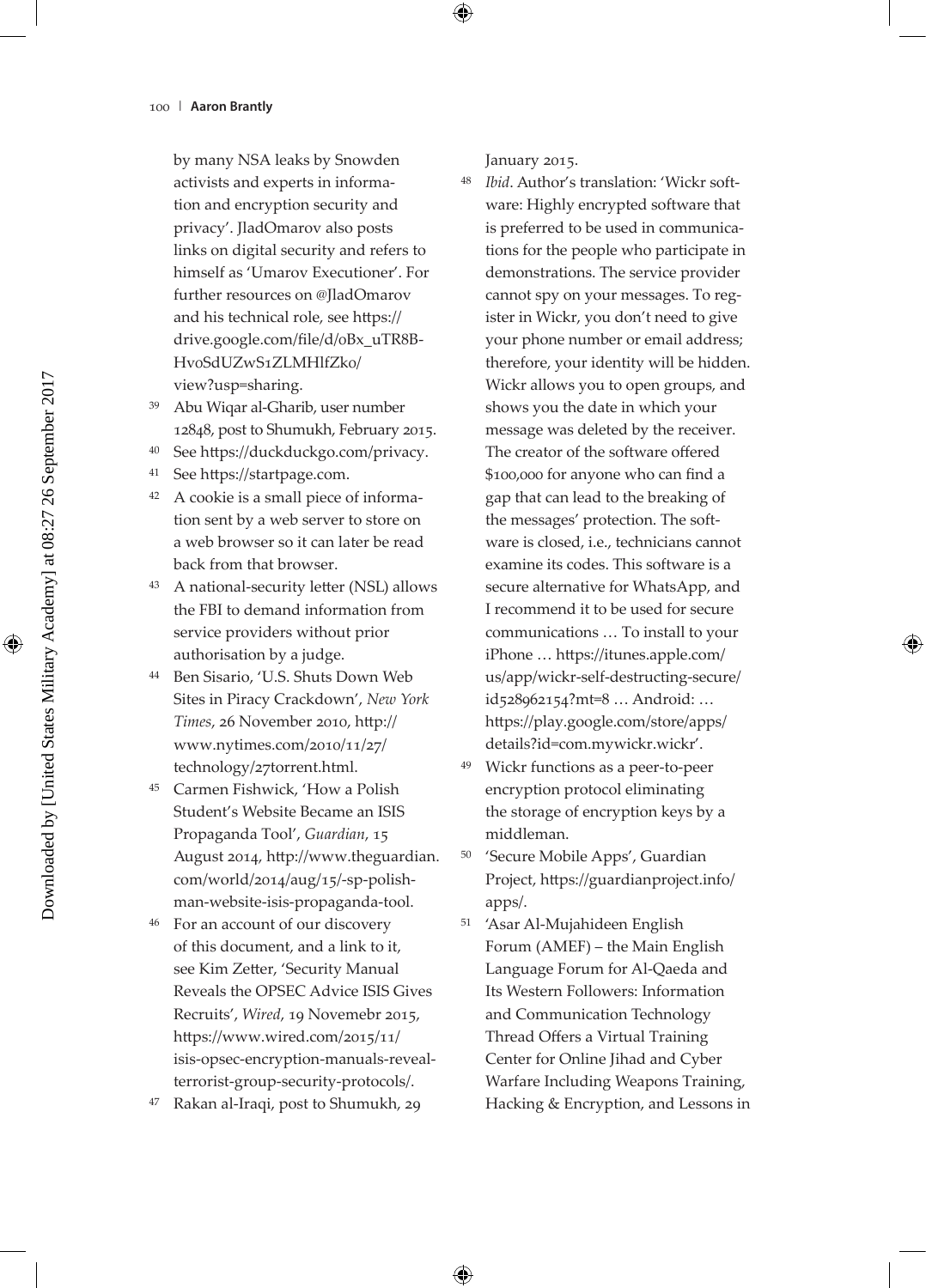Becoming a Suicide Bomber', Middle East Media Research Institute, 20 April 2012, http://cjlab.memri.org/ uncategorized/ansar-al-mujahideenenglish-forum-amef-the-main-englishlanguage-forum-for-al-qaeda-and-itswestern-followers-information-andcommunication-technology-threadoffers-a-virtual-training-center-for/.

<sup>52</sup> For insights into the bureaucratic aspects of a terrorist organisation trying to establish regional control, see Brian Dodwell, Daniel Milton and Don Rassler, 'The Caliphate's Global Workforce: An Inside Look at the Islamic State's Foreign Fighter Paper Trail', Combating Terrorism Center at West Point, April 2016, https:// www.ctc.usma.edu/v2/wp-content/ uploads/2016/04/CTC\_Caliphates-Global-Workforce-Report.pdf.

<sup>53</sup> Marc Sageman, *Leaderless Jihad* (Philadelphia, PA: University of Pennsylvania Press, 2011), pp. 110–15.